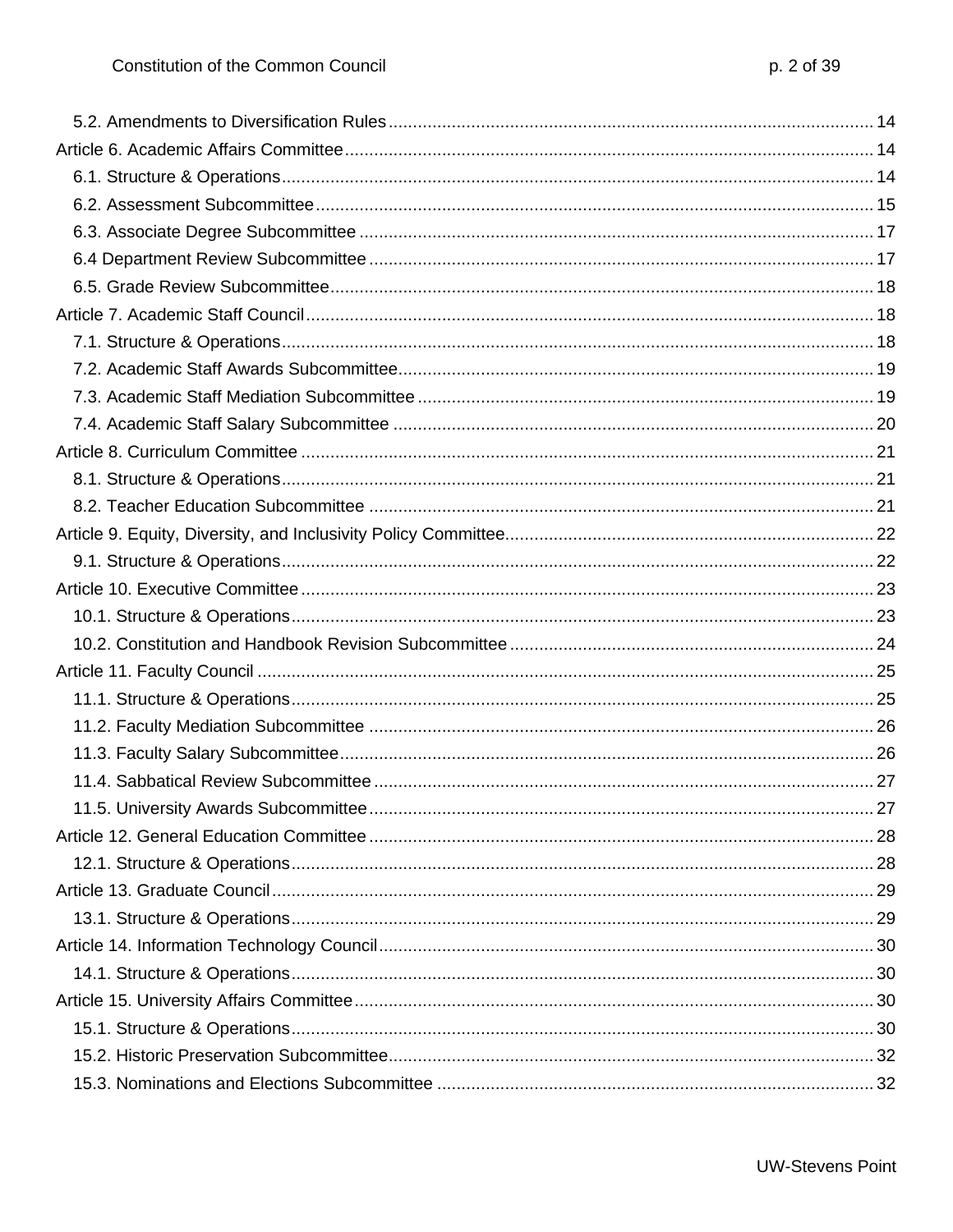# <span id="page-2-0"></span>**Preamble**

The University of Wisconsin-Stevens Point is deeply committed to shared governance and to equity, diversity, and inclusion. The personnel of the university include the academic staff, faculty, and university staff. Together, with this constitution, the personnel commit to sharing leadership among themselves and with the chancellor and the students. This leadership shall be transparent, collaborative, inclusive, and mutually respectful.

The Common Council shall be a unified body, with the core purpose of advancing the interests of the university, including the success of the students and the personnel. Each personnel council shall be a semiautonomous body, with the core purpose of advancing the interests and promoting the welfare of its respective personnel.

The faculty of each institution, subject to the responsibilities and powers of the board, the president, and the chancellor of such institution, shall have the primary responsibility for advising the chancellor regarding academic and educational activities and faculty personnel matters. The faculty of each institution shall have the right to determine their own faculty organizational structure and to select representatives to participate in institutional governance, except that the faculty of each institution shall ensure that faculty in academic disciplines related to science, technology, engineering, and mathematics are adequately represented in the faculty organizational structure.

The academic staff members of each institution, subject to the responsibilities and powers of the board, the president, the chancellor, and the faculty of the institution, shall have the primary responsibility for advising the chancellor regarding the formulation and review, and shall be represented in the development, of all policies and procedures concerning academic staff members, including academic staff personnel matters. The academic staff members of each institution shall have the right to organize themselves in a manner they determine and to select their representatives to participate in institutional governance.

At UW-Stevens Point, the faculty and academic staff share authority over academic activities.

The university staff derive authority from Board of Regents Policy Document 20-20, "University Staff Governance":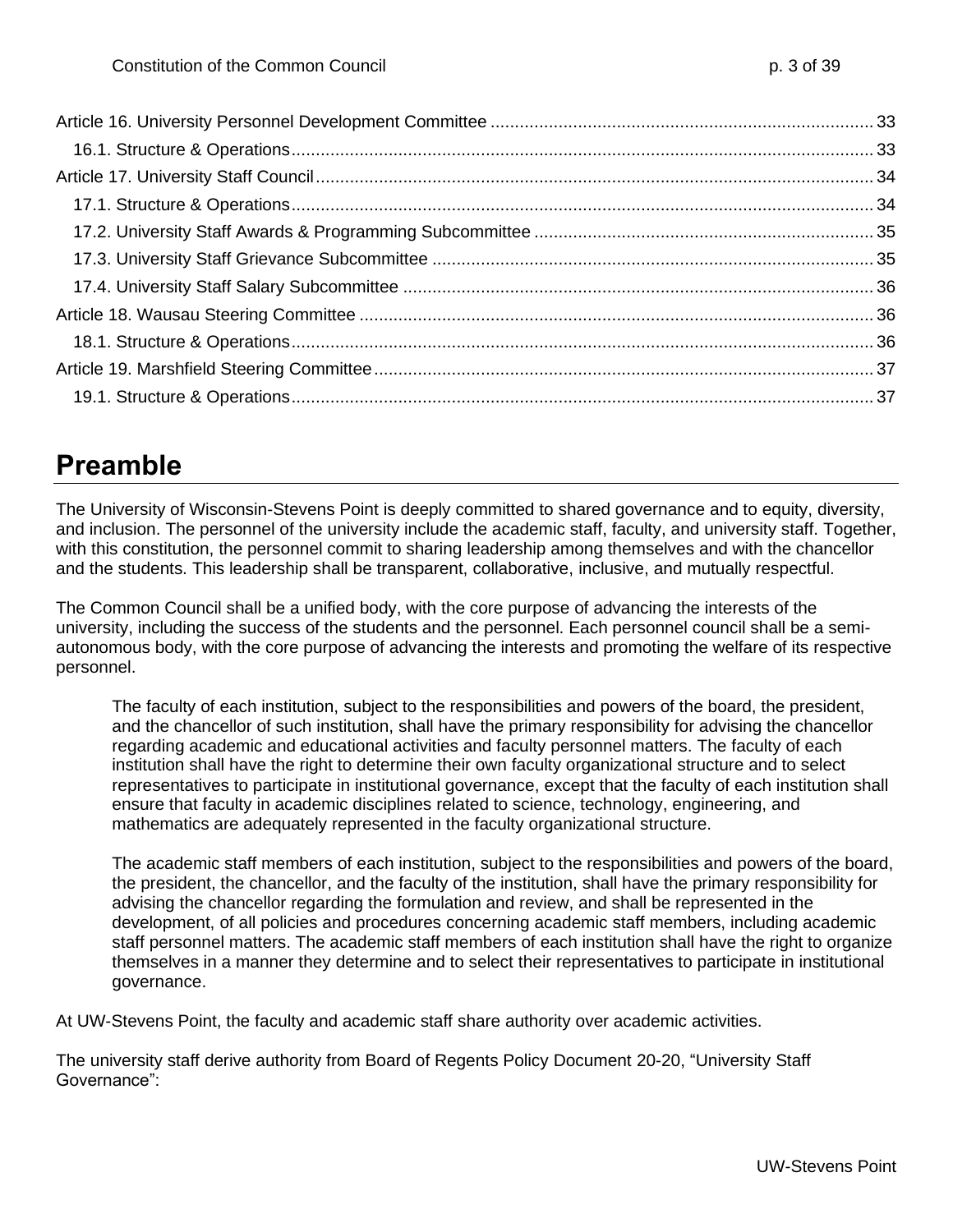The Board of Regents is vested with the primary responsibility for governance of the University of Wisconsin System [Wis. Stat. § 36.09(1)]. In discharging this responsibility, the Board has an interest in providing University Staff the opportunity to participate in institutional decision-making. Each UW System institution shall:

- 1. Provide its University Staff members, subject to the responsibilities and powers of the board, the president, and the chancellor and faculty of the institution, the opportunity to be active participants in the immediate governance of and policy development for the institution;
- 2. Provide its University Staff members full participation in the formulation and review, and representation in the development, of all policies and procedures concerning University Staff members, including University Staff personnel matters; and
- 3. Provide its University Staff members the right to structure themselves in a manner University Staff members determine, and to select their representatives to participate in institutional governance.

# <span id="page-3-0"></span>**Article 1. Organization Chart**

Common Council is the personnel side of shared governance, as illustrated below.

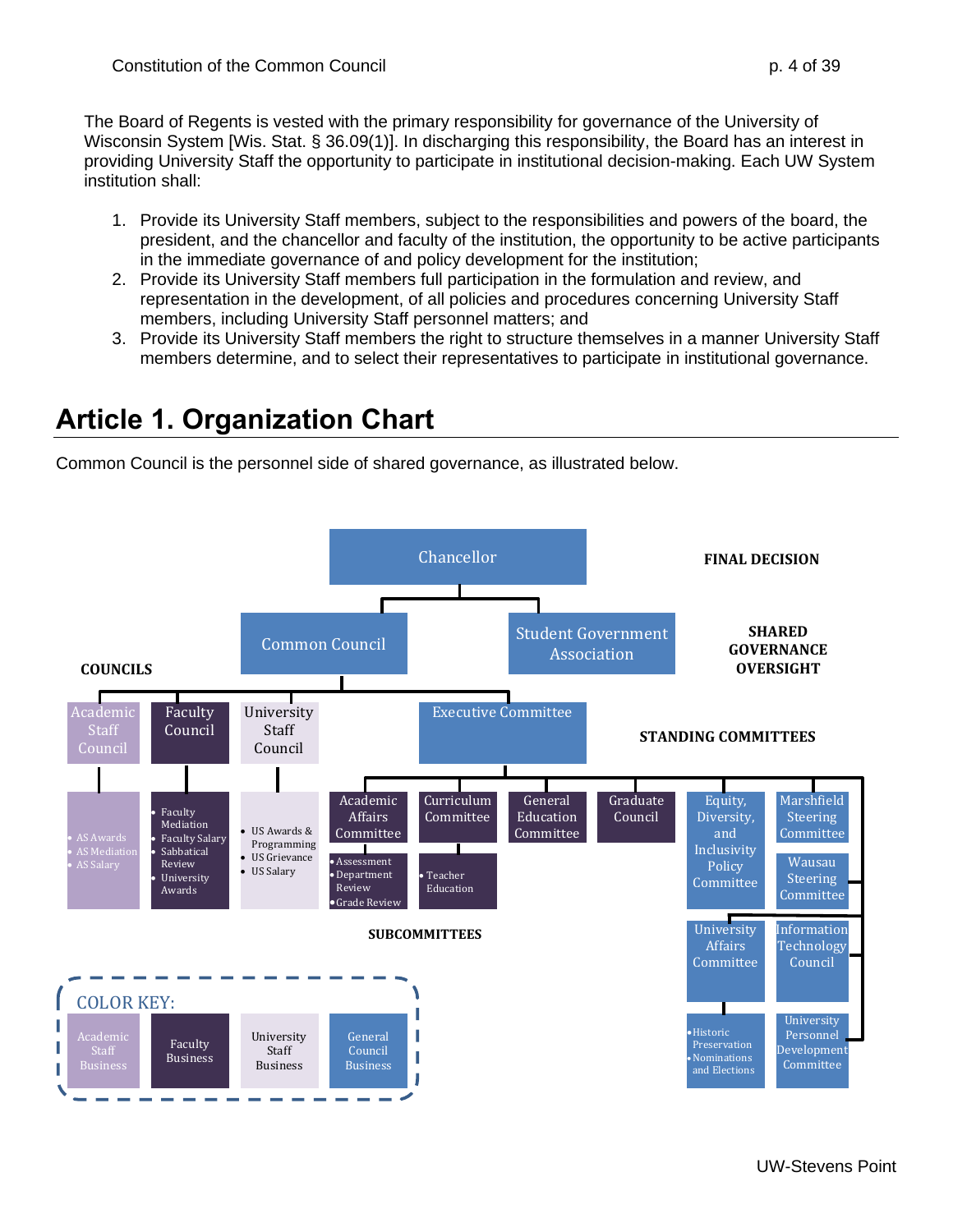# <span id="page-4-0"></span>**Article 2. Personnel**

#### <span id="page-4-1"></span>2.1. The Personnel's Voice

- A. The Common Council shall be the main, representative voice of personnel in shared governance. It shall exercise all powers legally and/or traditionally exercised by the personnel.
- B. Each separate personnel council shall be the main, representative voice on matters and policies unique to that respective personnel category, pending approval by the councilors from that respective personnel category. Each separate personnel council shall exercise all powers legally and/or traditionally exercised by the respective personnel.

### <span id="page-4-2"></span>2.2. Academic Staff

For the purposes of shared governance, "academic staff" are defined as all individuals holding at least a 50% FTE academic staff appointment. "Instructional academic staff" are defined as all individuals with at least a 50% FTE instructional academic staff appointment. Each member of the academic staff shall have one vote in meetings of the academic staff, and in the elections conducted among the academic staff.

#### <span id="page-4-3"></span>2.3. Faculty

For the purposes of shared governance, "faculty" are defined as the chancellor and all individuals holding at least a 50% FTE faculty appointment. "Instructional faculty" are defined as all individuals with at least a 50% FTE instructional faculty appointment. Each member of the faculty shall have one vote in meetings of the faculty, and in the elections conducted among the faculty.

### <span id="page-4-4"></span>2.4. University Staff

For the purposes of shared governance, "university staff" are defined as all individuals holding at least a 50% FTE university staff appointment. Each member of the university staff shall have one vote in meetings of the university staff, and in the elections conducted among the university staff.

### <span id="page-4-5"></span>2.5. Personnel Meetings

- A. In addition to the regular meetings of the Common Council and its committees and subcommittees, other personnel meetings can be called. See Article 4.6. Review by the Personnel for more details.
- B. The chair of Common Council can call a meeting of all personnel under one or more of the following conditions:
	- 1. When requested to do so by the chancellor.
	- 2. When requested to do so by a majority of the Executive Committee of the Common Council.
	- 3. When requested to do so by a majority vote of the Common Council.
	- 4. When requested to do so by a petition signed by fifty members of the personnel.
- C. The chair of one or more personnel councils can call a meeting of one or more respective personnel categories under one or more of the following conditions:
	- 1. When requested to do so by the chancellor.
	- 2. When requested to do so by a majority of members in the respective personnel council(s).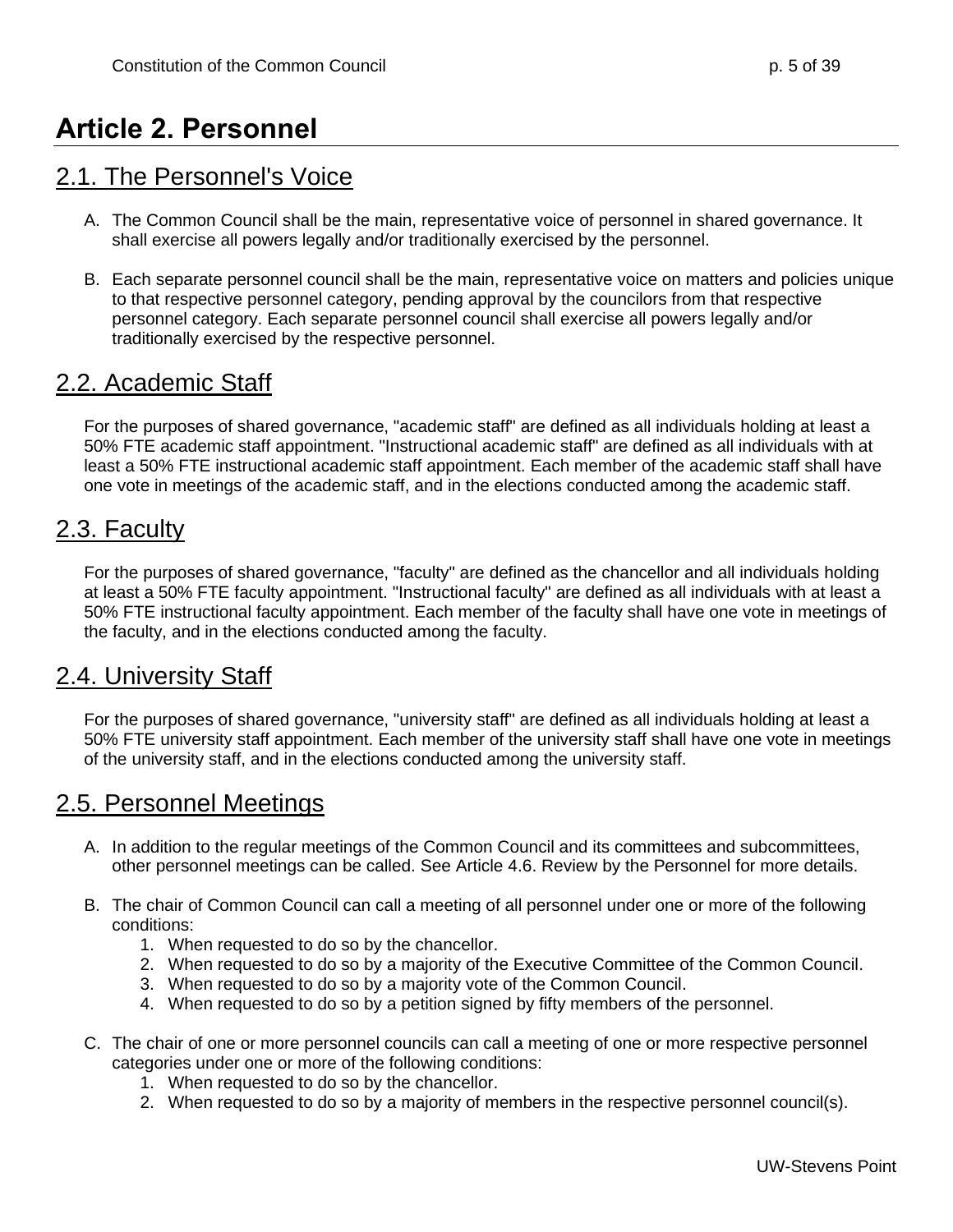3. When requested to do so by a petition signed by fifty members of the respective personnel category(s).

#### <span id="page-5-0"></span>2.6. Graduate Faculty

For the purposes of shared governance, Graduate Faculty are defined as those determined to meet the criteria for Graduate Faculty as determined in the University Handbook.

### <span id="page-5-1"></span>**Article 3. Structure**

#### <span id="page-5-2"></span>3.1. Committees & Subcommittees

- A. The Common Council shall establish appropriate standing committees, standing subcommittees, and other committees as needed for the conduct of its business.
- B. Membership of each standing committee or standing subcommittee shall be designated in the respective article of this constitution. Unless otherwise noted, the chair must be a personnel member.
- C. The chair of each standing committee or standing subcommittee shall be elected or appointed as specified in the respective article of this constitution.
- D. The chair of each subcommittee shall promptly report to the parent committee, and the chair of each committee shall promptly report to the Common Council. These reports shall be in writing and include the recommendations, proposals, and other actions of the committee.
- E. Except as otherwise provided in the article establishing the committee or subcommittee:
	- 1. The chair of each standing committee shall create and manage such subcommittees as established by the constitution and such other subcommittees as the chair deems appropriate and necessary.
	- 2. Members of a subcommittee need not be members of the parent committee, except that there shall be at least one member of the committee on any subcommittee, unless otherwise specified.
	- 3. Each committee and subcommittee shall adopt its own rules for conducting its business, with such rules subject to review by the Common Council.
- F. The chair (or co-chair) of a standing committee or standing subcommittee shall not be a voting member of that committee. Exceptions shall be made in case of a tie among the voting members or if the participation of the chair as a voting member will meet quorum.

#### <span id="page-5-3"></span>3.2. Membership

- A. The Common Council shall consist of exactly 53 voting members, called councilors:
	- 1. 17 academic staff.
	- 2. 17 faculty.
	- 3. 17 university staff.
	- 4. 1 academic dean.
	- 5. 1 member appointed by the chancellor (who may be academic staff, faculty, or university staff).
	- 6. The Chair of the Common Council is a non-voting member of the Common Council and does not count against the quota for their constituency.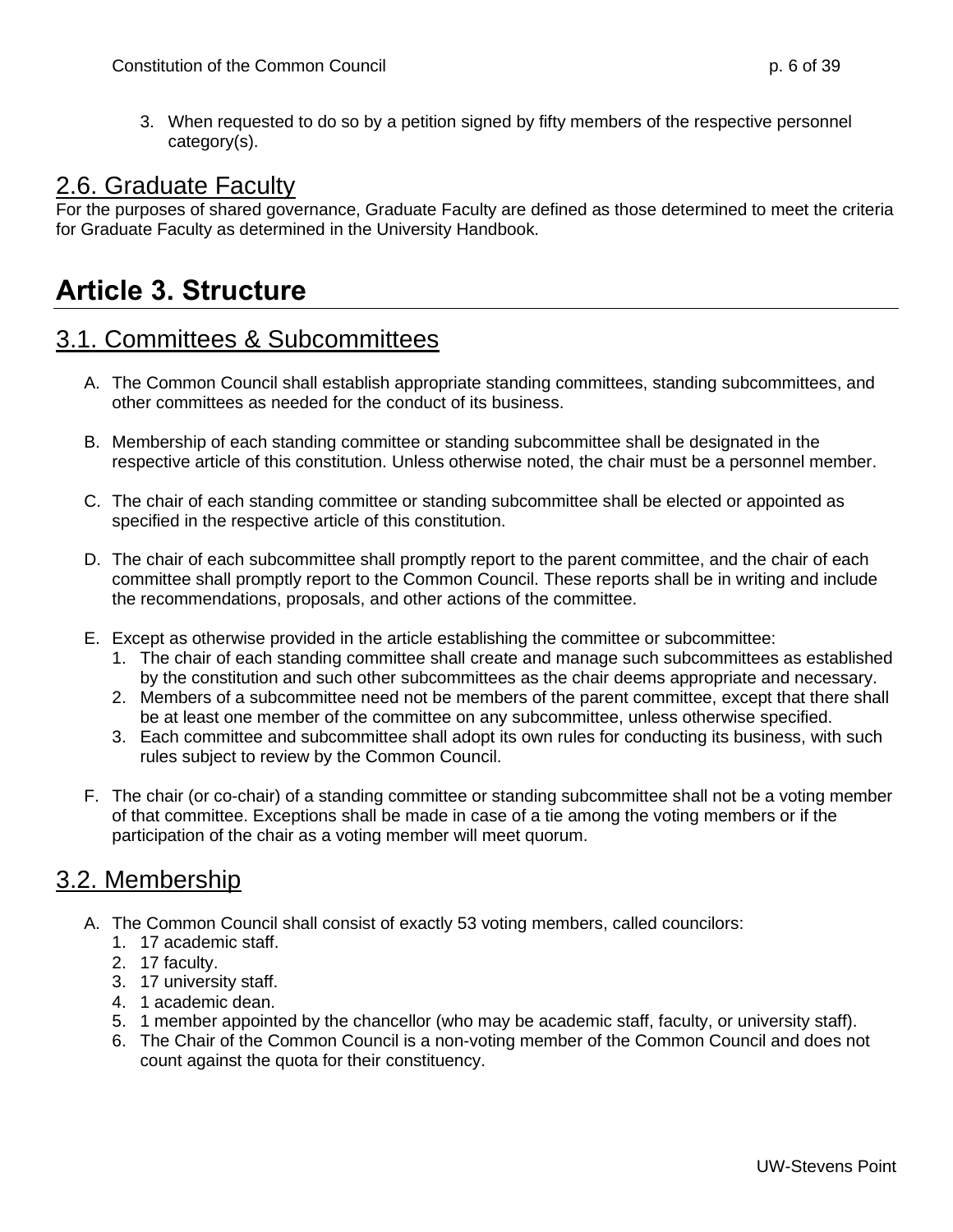- the Nominations and Elections Subcommittee shall follow this procedure.
	- 1. **Definitions:** A "personnel constituency" is the combination of a personnel category and a constituency (e.g., "the faculty from CPS"). A personnel constituency is "filled" when the quota is met. A "matched chair" is a chair placed in their own constituency. A "mismatched chair" is a chair placed in a constituency different from their own constituency.
	- 2. Determine the chairs of the standing committees. The current junior co-chair of University Staff Council shall count as a chair for this purpose (see 18.1.C.).
	- 3. For each personnel constituency, determine the quota of councilor seats, based on the diversification rules below (3.2.C., 3.2.D., or 3.2.E.), and count the councilor candidates.
	- 4. **Place Matched Chairs:** In alphabetical order of committee, for one chair at a time, place the chair in their personnel constituency. If that personnel constituency is already filled, then temporarily set the chair aside as a mismatched chair.
	- 5. **Place Mismatched Chairs:** If there are any mismatched chairs, then in alphabetical order of committee, for one chair at a time, examine the unfilled constituencies for the same personnel category. Place the mismatched chair in one of those constituencies, in the following order of priority:
		- a. The constituency where the sum of placed chairs (matched and/or mismatched) and councilor candidates is less than the quota. Break ties by choosing the constituency with the larger quota, then randomly. (The intention is to place chairs where insufficient candidates ran, minimizing how many willing candidates are excluded below, in 3.2.B.6.)
		- b. The constituency with the least number of placed mismatched chairs. Break ties by choosing the constituency with the larger quota, then randomly. (The intention is to spread the impact of mismatched chairs across constituencies.)
	- 6. **Place Councilor Candidates:** For each personnel constituency, if it is still not filled, then place one councilor candidate at a time, in order of most to least votes, until it is filled. Break ties by choosing the candidate whose nomination was submitted earlier, then randomly. Due to quotas, the placement of chairs, and the number of candidates, some candidates may not be placed.
- C. Among the academic staff councilors, the following additional diversification rules must be met. These rules can be changed by Academic Staff Council, pending approval by the academic staff members of Common Council.
	- 1. The councilors shall be distributed in proportion to the total full-time equivalent (FTE) positions in each of the constituencies below, with at least 1 member from each constituency. Personnel are assigned, for quota purposes, to the unit or area in which they have their majority responsibility. Standing committee chairs count towards the quota for their constituency.
		- a. College of Fine Arts and Communication.
		- b. College of Letters and Science.
		- c. College of Natural Resources.
		- d. College of Professional Studies.
		- e. University College.
		- f. Student Affairs.
		- g. Unassigned.
- D. Among the faculty councilors, the following additional diversification rules must be met. These rules can be changed by Faculty Council, pending approval by the faculty members of Common Council.
	- 1. The councilors shall be distributed in proportion to the total full-time equivalent (FTE) positions in each of the constituencies below, with at least 1 member from each constituency. Personnel are assigned, for quota purposes, to the unit or area in which they have their majority responsibility. Standing committee chairs count towards the quota for their constituency.
		- a. College of Fine Arts and Communication.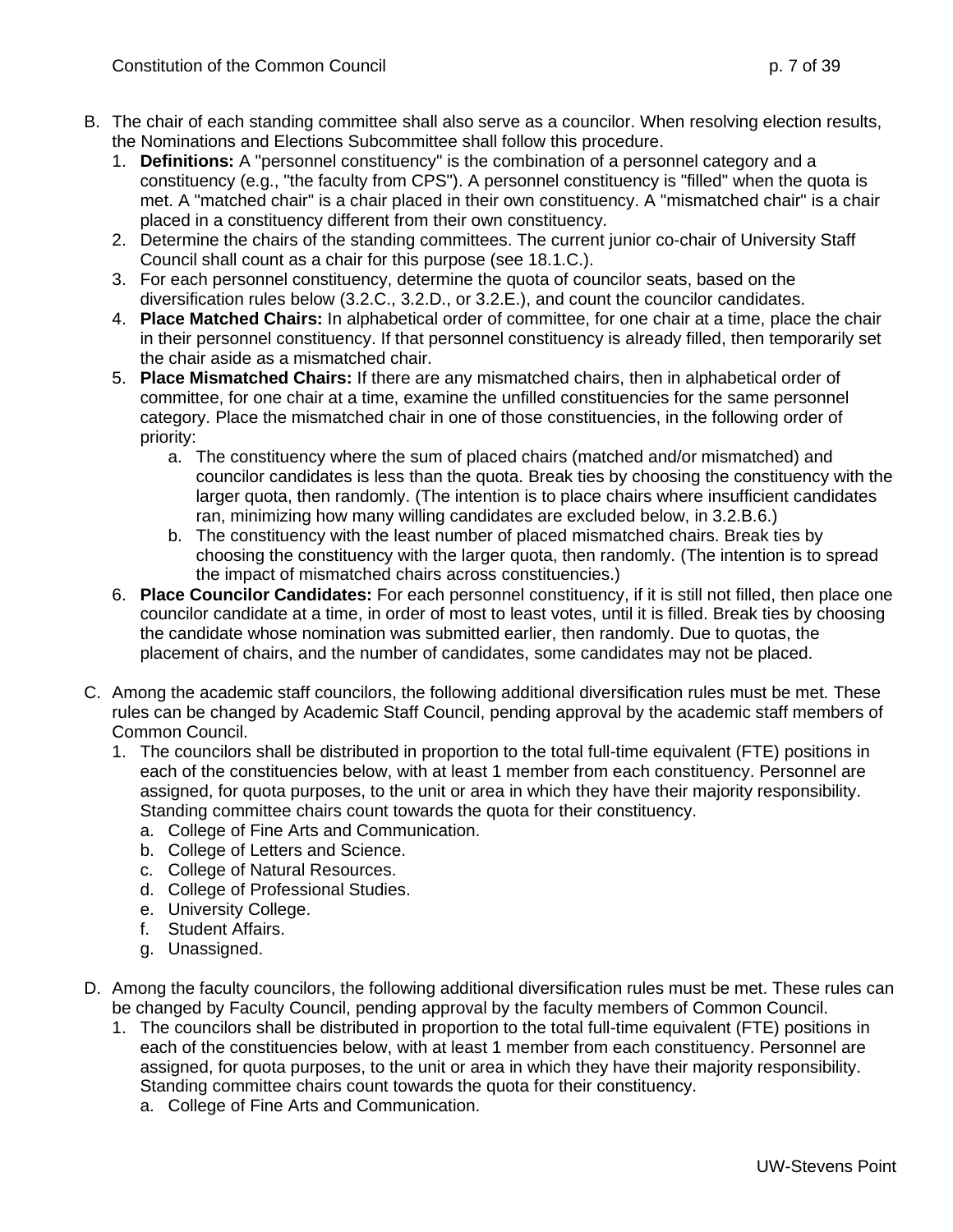- b. College of Letters and Science: School of Behavioral and Social Sciences and School of Humanities and Global Studies.
- c. College of Letters and Science: School of Biology, Chemistry, and Biochemistry and School of Mathematics, Computing, Physics, and Astronomy.
- d. College of Natural Resources.
- e. College of Professional Studies.
- f. University College.
- E. Among the university staff councilors, the following additional diversification rules must be met. These rules can be changed by University Staff Council, pending approval by the university staff members of Common Council.
	- 1. The councilors shall be distributed in proportion to the total full-time equivalent (FTE) positions in each of the constituencies below, with a minimum number of members from each constituency. Personnel are assigned, for quota purposes, to the unit or area in which they have their majority responsibility. Standing committee chairs count towards the quota for their constituency.
		- a. Academic Affairs, at least 3 councilors.
		- b. Business Affairs, at least 3 councilors.
		- c. Student Affairs, Advancement, and Enrollment and Marketing, at least 3 councilors.
		- d. At large, no minimum.
- F. Councilors are expected to attend all meetings of the Common Council. If a councilor is absent from three consecutive regularly scheduled meetings, or a total of five regularly scheduled meetings within one academic year, the chair of Common Council may declare the seat vacant.
- G. Regardless of the manner of nomination, election, or appointment, members of the Common Council and its standing committees and subcommittees serve as representatives of the entire university.

#### <span id="page-7-0"></span>3.3. Nominations, Elections, & Term Limits

- A. Nomination and election of members of the Common Council shall be conducted under the supervision of the Nominations and Elections Subcommittee, according to the rules prescribed by this constitution and such additional rules as may be established by the subcommittee.
- B. Nominations may be by an individual interested in serving, or by a college, by a department or equivalent unit, by another member of the personnel, or by the Nominations and Elections Subcommittee, provided that the nominee(s) has/have agreed to run.
- C. Members of the Common Council shall be elected at large by the personnel regardless of the method of nomination.
- D. Members of the Common Council shall be elected on the basis of a plurality of the votes cast. Write-in votes shall be prohibited.
- E. The annual election shall be held by the end of the spring semester. All elected and appointed councilors, chairs, and committee and subcommittee members shall take office at the beginning of the fall semester (Monday of the week before courses start). Each member's term shall end at the beginning of a subsequent fall semester (based on the term length).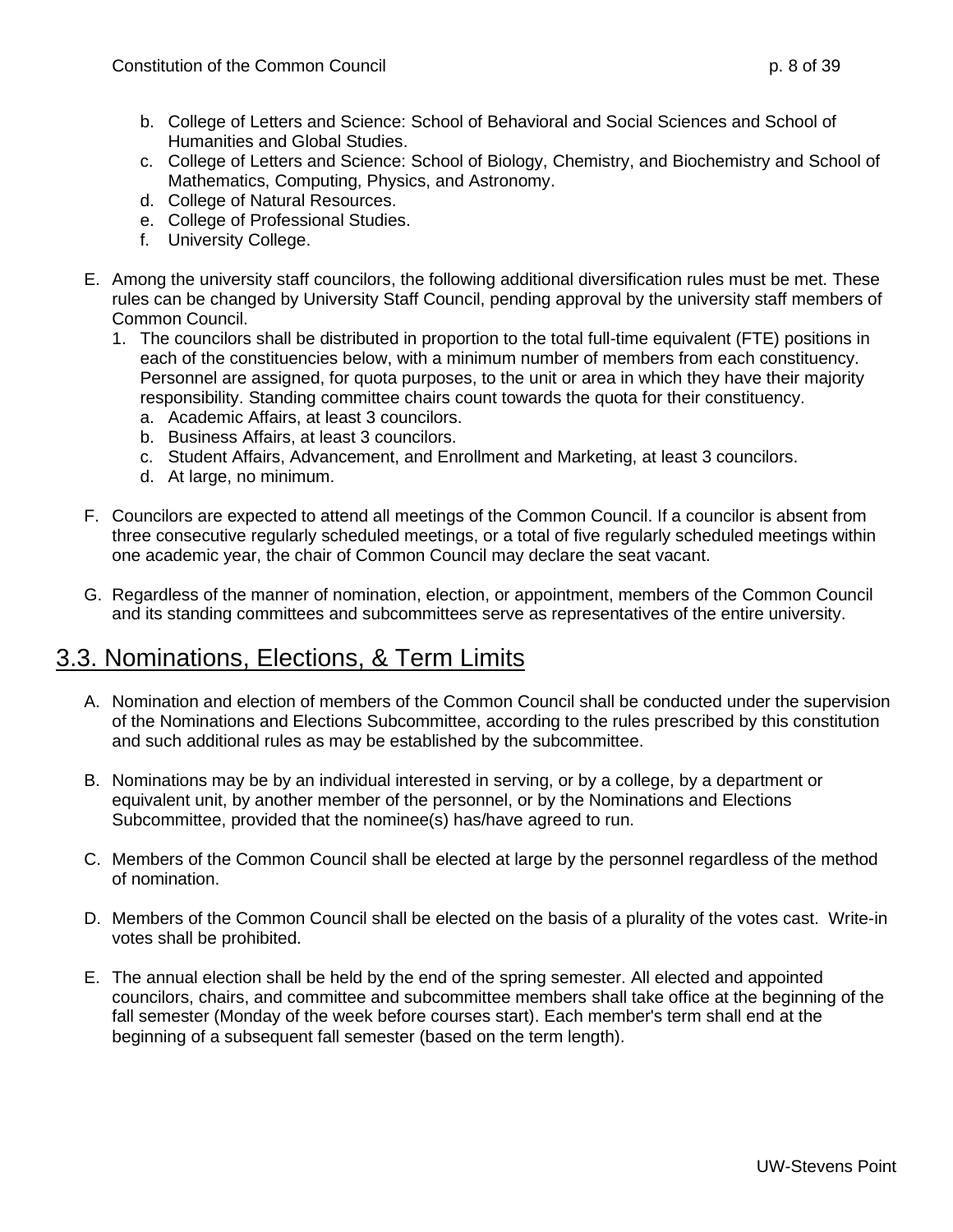- F. When the chair of a committee is automatically a councilor, and when the committee elects its chair from among the members, that election shall be held by the end of the spring semester. The chair of Common Council or their designee shall convene the meeting.
- G. The chair of any standing committee shall not serve concurrently as chair of another standing committee or standing subcommittee, or as an officer of Common Council.
- H. Term Limits
	- 1. Unless otherwise specified, the term of office for a councilor shall be two years.
	- 2. Unless otherwise specified, the term of office for the chair of a standing committee or standing subcommittee shall be one year, and the chair may serve no more than four consecutive years.
	- 3. Unless otherwise specified, for each member elected to a committee or subcommittee, or appointed by the chair of the committee or subcommittee, the term of service shall be one year, and the member may serve no more than six consecutive years. This limit doesn't apply to members appointed by another avenue (e.g., by the provost).

#### <span id="page-8-0"></span>3.4. Officers

- A. The Common Council shall elect its officers from among its members. The officers shall be the chair, vice chair, and chair-elect.
- B. Nominations for the chair-elect and vice chair shall take place at the first regularly-scheduled meeting of the Common Council in the fall semester. Nominees shall have until the next regularly scheduled meeting to accept or decline the nomination. Election for the chair-elect and vice chair shall take place at the second meeting of the Common Council.
	- 1. The chair-elect shall be elected at the beginning of the fall semester of odd-numbered years and take the office of chair the following academic year.
	- 2. The vice chair shall be elected at the beginning of the fall semester of even-numbered years and take office immediately upon election.
	- 3. The chair and vice chair term of office shall be two years, and they may serve for no more than two consecutive terms.
- C. The officers will review the minutes of the Common Council and its Executive Committee and ensure that all records are maintained. The vice chair will assume the responsibilities of the chair in the chair's absence.

#### <span id="page-8-1"></span>3.5. Student Government Association

The personnel regard Student Government Association (SGA) as a vital partner in shared governance. A non-voting SGA delegation shall be invited to attend Common Council meetings. Almost every Common Council committee and subcommittee (standing or temporary/ad hoc) shall have at least one voting seat for a student member appointed by SGA.

#### <span id="page-8-2"></span>3.6. Vacancies

A. The seat for a councilor, standing committee chair, subcommittee chair, or a member of a committee or subcommittee shall become vacant due to incapacity, resignation, or unreasonable absence from meetings. A vacancy shall also occur if no individual is elected to a seat.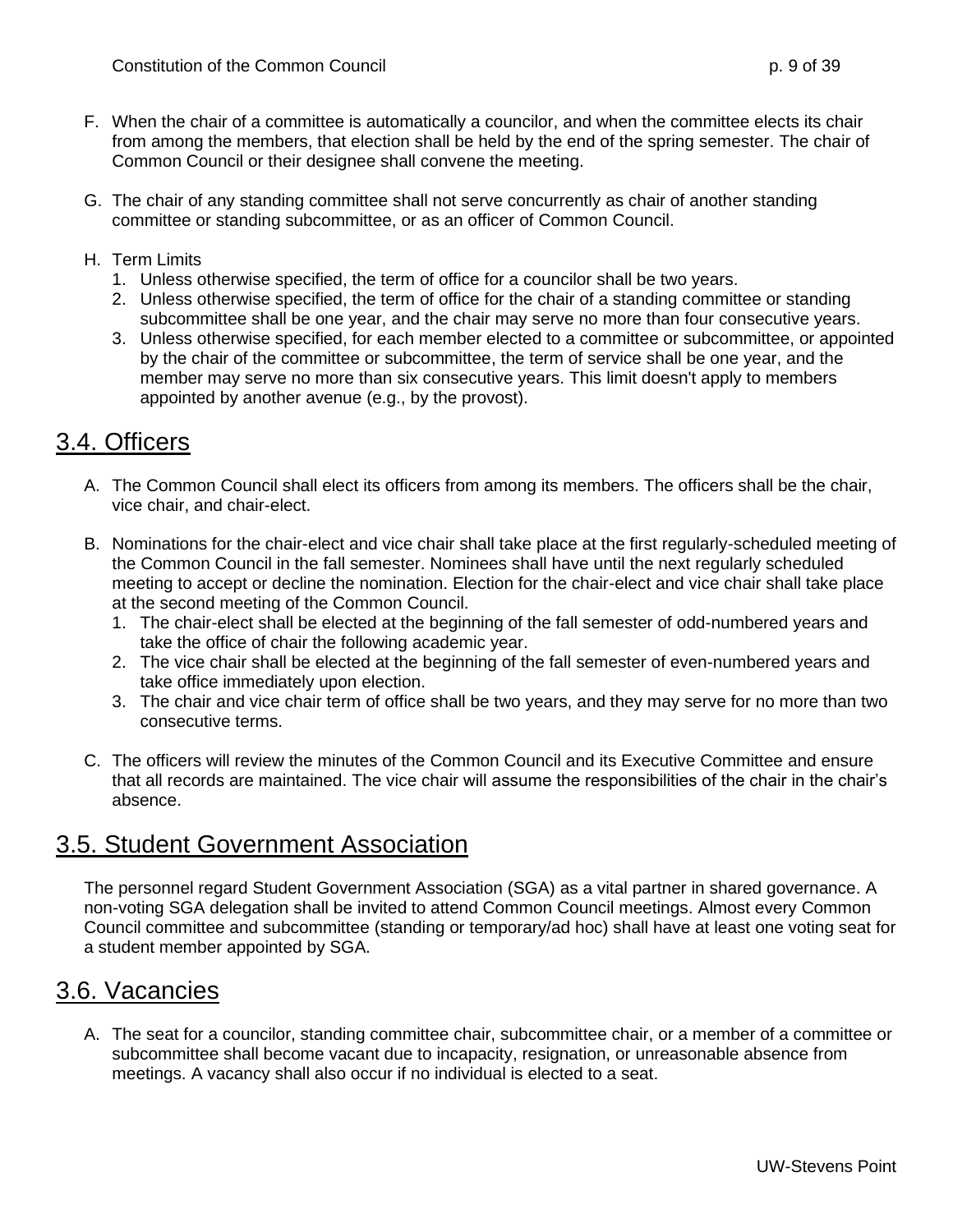- B. In the case of a councilor or a chair or committee or subcommittee member elected in the general election, the chair of the Common Council shall first refer to the relevant election results and offer to appoint a replacement from among the other eligible candidates, in order of the most votes.
- C. In the case of a councilor or committee or subcommittee member elected in the general election, if the chair of the Common Council is unable to appoint a replacement in the manner described, then the chair of the Common Council, in consultation with the Executive Committee, shall select members atlarge from the respective personnel category to fill the vacant position(s).
- D. In the case of a chair elected in the general election, if the chair of the Common Council is unable to appoint a replacement in the manner described, then the chair of the Common Council, in consultation with the Executive Committee, shall appoint a replacement from among any eligible personnel. This may violate diversification rules for Common Council and that is acceptable.
- E. In the case of a chair elected from within a committee or subcommittee, the replacement shall be elected in the same way. Failing that, the chair of the Common Council shall appoint a replacement in the same manner as 3.6.D.
- F. In the case of any replacement where more than one year of a term remains, the replacement shall serve for the remainder of the current academic year. The seat shall be added to the next regular election.
- G. As an alternative to the above processes, upon agreement of the respective personnel committee chair(s), the chair of Common Council can direct the Nominations and Elections Subcommittee to hold special election for a replacement.

## <span id="page-9-0"></span>**Article 4. Operations**

### <span id="page-9-1"></span>4.1. Meetings

- A. Regular meetings of the Common Council shall be held during each month of the academic year. The specified date and time for the regular meeting may be changed at the discretion of the Executive Committee of the Common Council.
- B. Special meetings shall be called as described in Article 2.5. Personnel Meetings.
- C. At least 24 hours in advance, notice of every regular and special meeting of the Common Council shall be sent to every councilor, the chancellor, and the Student Government Association President.
- D. The place, date, time, and agenda of the meetings of Common Council and of all its committees and subcommittees shall be published at least 24 hours in advance of the meeting. The place of any meeting shall be on campus, and be readily available to personnel, students, and visitors. The Common Council Office will coordinate meeting times for standing committees and standing subcommittees, in consultation with the Executive Committee of Common Council.
- E. All personnel shall electronically receive the agenda and minutes of every meeting of Common Council and of the Executive Committee of Common Council. These items shall also be made available on the university computing network. Minutes of committee meetings and similar important documents shall also be made available on the university computing network.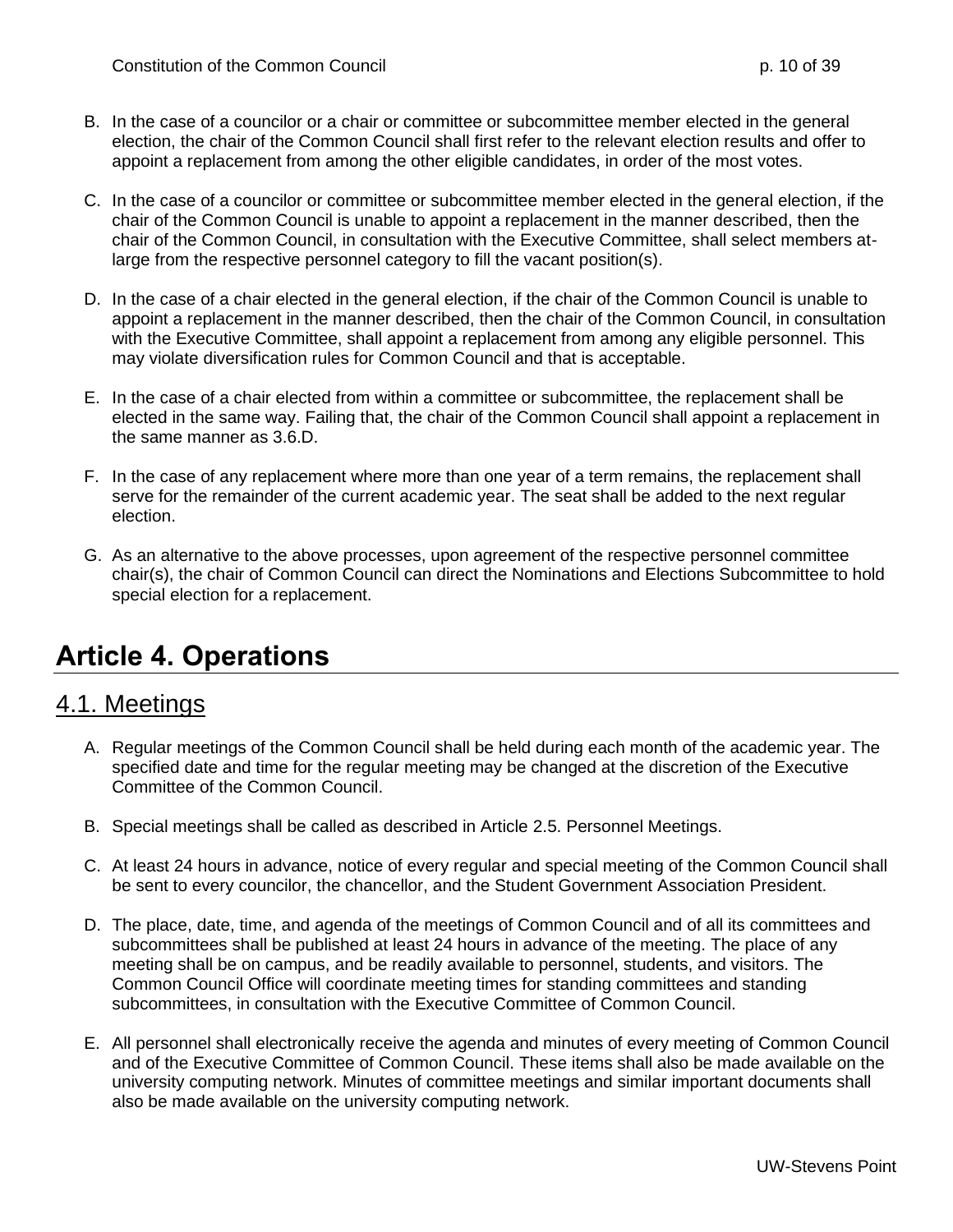F. All members of the university community may attend and speak at meetings of the Common Council, subject to such rules as the Common Council may adopt, but only members of the Common Council may offer motions, second motions, or vote.

#### <span id="page-10-0"></span>4.2. Nature of Business

#### <span id="page-10-1"></span>A. Default Nature

Every council business item has a specific nature. The nature of business affects quorum and participation privileges (below). By default, the nature of business depends on the committee or committees from which it originates, as follows:

- 1. Information Technology Council, Marshfield Steering Committee, University Affairs Committee, University Personnel Development Committee, or Wausau Steering Committee: General Council Business.
- 2. Academic Affairs Committee, Curriculum Committee, General Education Committee, Graduate Council, or 2 or more of those committees: Faculty Senate Business.
- 3. 2 or more committees from both previous lists: General Council Business.
- 4. Academic Staff Council: Academic Staff Business.
- 5. Faculty Council: Faculty Business.
- 6. University Staff Council: University Staff Business.
- 7. 2 or more personnel councils: General Council Business.

#### <span id="page-10-2"></span>B. Classifying an Item's Nature

It is a duty of the chair of Common Council, in consultation with the Executive Committee of Common Council, to classify an item's nature of business, when not coming from committee. Any councilor can make a special motion to "re-classify an item's nature of business." This motion is General Council business, takes precedence over any other motion on the item, requires a second, is debatable, and requires a majority vote of all councilors present.

#### <span id="page-10-3"></span>C. Quorum & Participation Privileges

Quorum and participation privileges change depending on the nature of the business, as described in the table below.

| <b>Nature of</b><br><b>Business</b> | Quorum                                                                 | <b>Right to Speak</b> | <b>Right to Vote</b>                                                   |
|-------------------------------------|------------------------------------------------------------------------|-----------------------|------------------------------------------------------------------------|
| <b>General Council</b>              | All councilors                                                         | All councilors        | All councilors                                                         |
| <b>Faculty Senate</b>               | Academic staff,<br>faculty, the dean, &<br>the chancellor<br>appointee | All councilors        | Academic staff,<br>faculty, the dean, &<br>the chancellor<br>appointee |
| Academic Staff                      | Academic staff                                                         | All councilors        | Academic staff                                                         |
| Faculty                             | Faculty                                                                | All councilors        | Faculty                                                                |
| <b>University Staff</b>             | University staff                                                       | All councilors        | University staff                                                       |

#### <span id="page-10-4"></span>4.3. Order of Business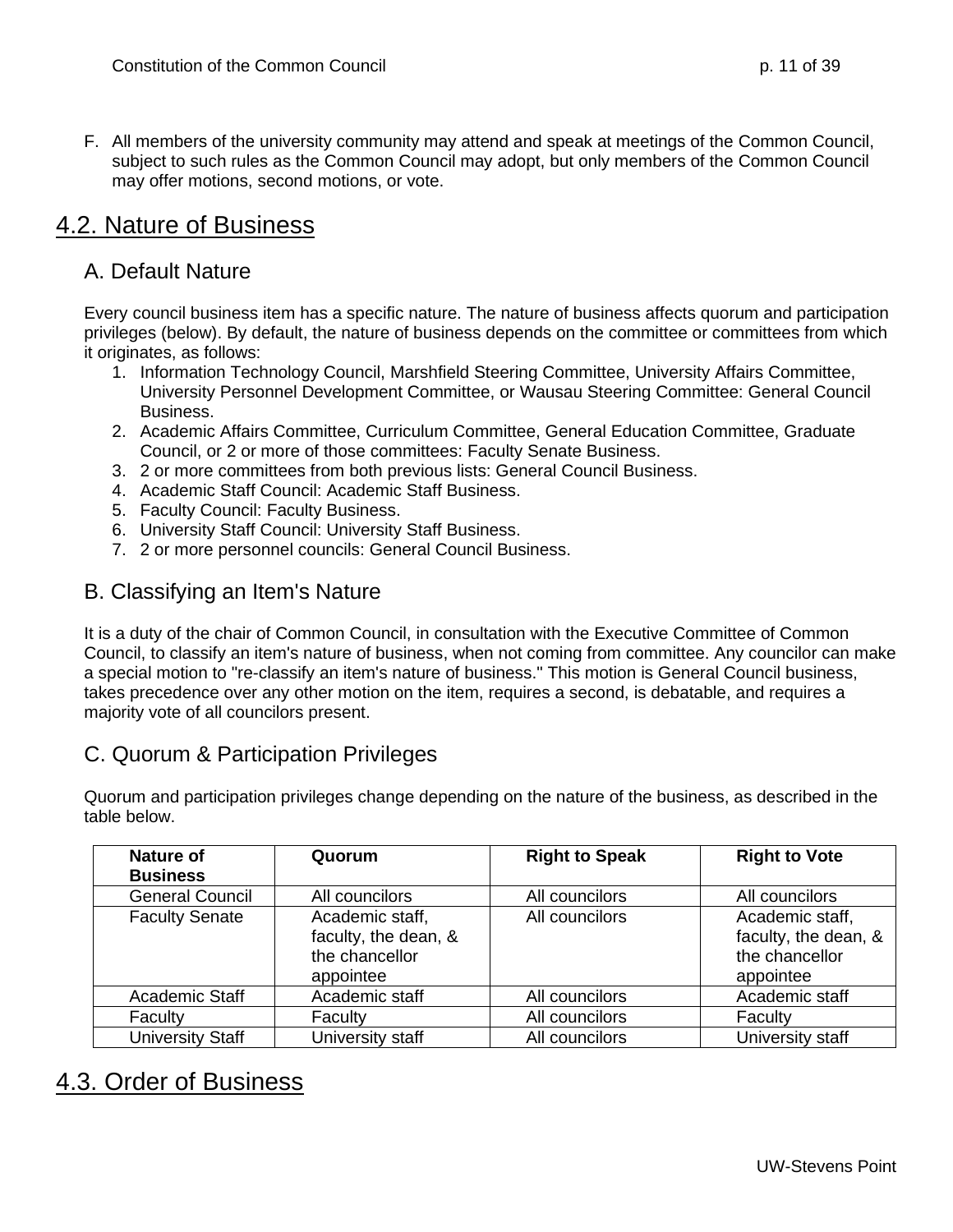When the Common Council meets, the agenda shall have three distinct segments:

- 1. Reports by the Student Government Association, the chancellor, and the provost.
- 2. General Council business, including reports from the appropriate standing committees, and reports from personnel representatives.
- 3. Faculty Senate business, including reports from the appropriate standing committees.

The chair of Common Council has the right to modify the order of business for a specific council meeting, in consultation with the Executive Committee of Common Council and/or with the council itself.

#### <span id="page-11-0"></span>4.4. Parliamentary Authority & Procedure

- A. Except where this constitution specifically provides otherwise, the current edition of Robert's Rules of Order shall be the parliamentary authority for the Common Council and its committees and subcommittees. In the event of a conflict, the constitution shall take precedence.
- B. All matters and policies to be presented to the Common Council for action shall be distributed to councilors at least 24 hours prior to the Common Council meeting at which such action is scheduled to be taken. A motion to suspend the rules to allow consideration of an item (other than a proposed constitutional amendment) not so distributed may be in order (in extraordinary circumstances) and shall require a two-thirds vote for approval.
- C. The Common Council shall make a good faith effort to communicate its business widely to the university, especially to the chancellor, vice chancellors, deans, and the Student Government Association. This includes making an agenda available at least 24 hours prior to a meeting of the Common Council, a committee, or subcommittee, as well as making the subsequent minutes available in a timely way.

### <span id="page-11-1"></span>4.5. Review by the Common Council

- A. An explanation of any action by a Common Council committee shall be promptly presented at a Common Council meeting.
- B. At the request of the reporting committee, or at the request of any member of the Common Council, any action which is recommended to the Common Council shall be approved or rejected by vote of the Common Council. The nature of business determines voting rights (see Article 4.2. Nature of Business).
- C. Except for actions as a result of hearings conducted under the auspices of a personnel mediation subcommittee, no action of a committee or subcommittee responsible to the Common Council shall become operative until it has been reported in writing to the Common Council, recommended by the Common Council at a regular meeting or special meeting (see Article 4.1. Meetings), and approved by the chancellor.

#### <span id="page-11-2"></span>4.6. Review by the Personnel

#### <span id="page-11-3"></span>A. Review of a Common Council Action

1. The personnel may review and overrule any action of the Common Council on General Council Business.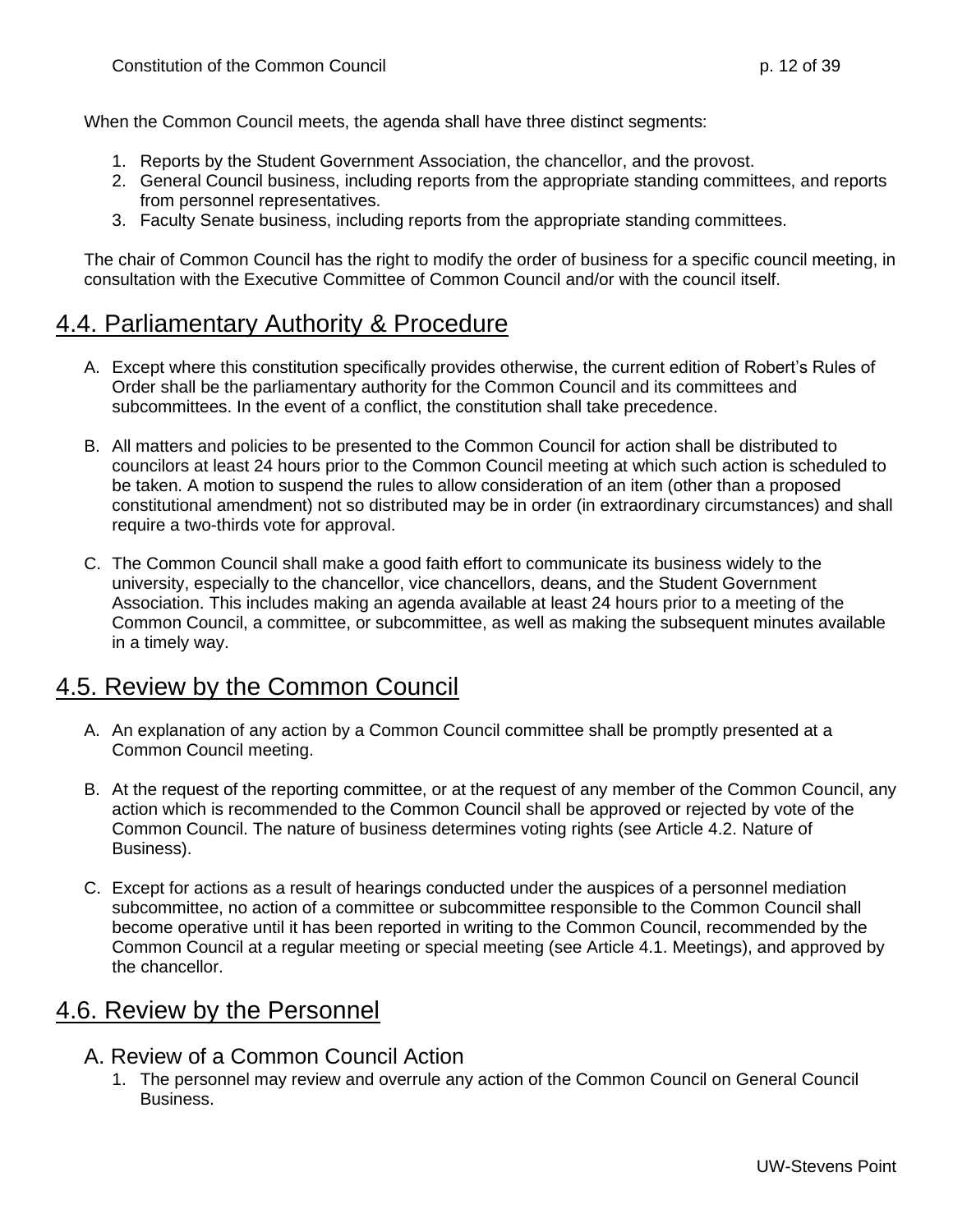- 2. Review of a council action may be initiated upon the written request of 50 members of all personnel, or upon written request of three-fourths of the members of the Student Government Association.
- 3. Review procedures must be initiated within 90 days of the council action in question.
- 4. Review of a council action shall be at a called meeting of all personnel (see Article 2.5. Personnel Meetings).
- 5. Quorum for a meeting of all personnel shall consist of one-fourth of the members of all personnel who are in residence.
- 6. A majority vote of the personnel present and voting at a called meeting shall be necessary to overrule the council action.

#### <span id="page-12-0"></span>B. Review of a Faculty Senate Action

- 1. The academic staff and faculty may review and overrule any action of the Common Council on Faculty Senate Business.
- 2. Review of a council action may be initiated upon the written request of 50 members of the academic staff and faculty, or upon written request of three-fourths of the members of the Student Government Association.
- 3. Review procedures must be initiated within 90 days of the council action in question.
- 4. Review of a council action shall be at a called meeting of the academic staff and faculty (see Article 2.5. Personnel Meetings).
- 5. Quorum for a meeting of the personnel shall consist of one-fourth of the members of the academic staff and faculty who are in residence.
- 6. A majority vote of the academic staff and faculty present and voting at a called meeting shall be necessary to overrule the council action.

#### <span id="page-12-1"></span>C. Review of an Action on a Specific Personnel Category

- 1. The personnel of specific personnel category may review and overrule any action of the Common Council on business specific to their respective personnel category.
- 2. Review of a council action may be initiated upon the written request of 50 members of the specific personnel, or upon written request of three-fourths of the members of the Student Government Association.
- 3. Review procedures must be initiated within 90 days of the council action in question.
- 4. Review of a council action shall be at a called meeting of the specific personnel (see Article 2.5. Personnel Meetings).
- 5. Quorum for a meeting of the specific personnel shall consist of one-fourth of the members of the specific personnel who are in residence.
- 6. A majority vote of the specific personnel present and voting at a called meeting shall be necessary to overrule the council action.

#### <span id="page-12-2"></span>4.7. Records, Open Session, & Closed Session

A. The appropriate officers of the Common Council, and all committees and subcommittees created by Common Council, except hearing committees of personnel mediation subcommittees, shall promptly file with the Common Council Office copies of the minutes of all meetings, and copies of all reports, recommendations, and proposals considered or adopted; such records shall be permanent records, and should be indelible. Hearing committees shall only file copies of minutes, as appropriate under the provisions of the Open Meetings Law and to protect the rights of individuals involved and the integrity of the hearing process. The university archivist shall be responsible for preserving such records and for making them readily available to anyone who desires to examine them.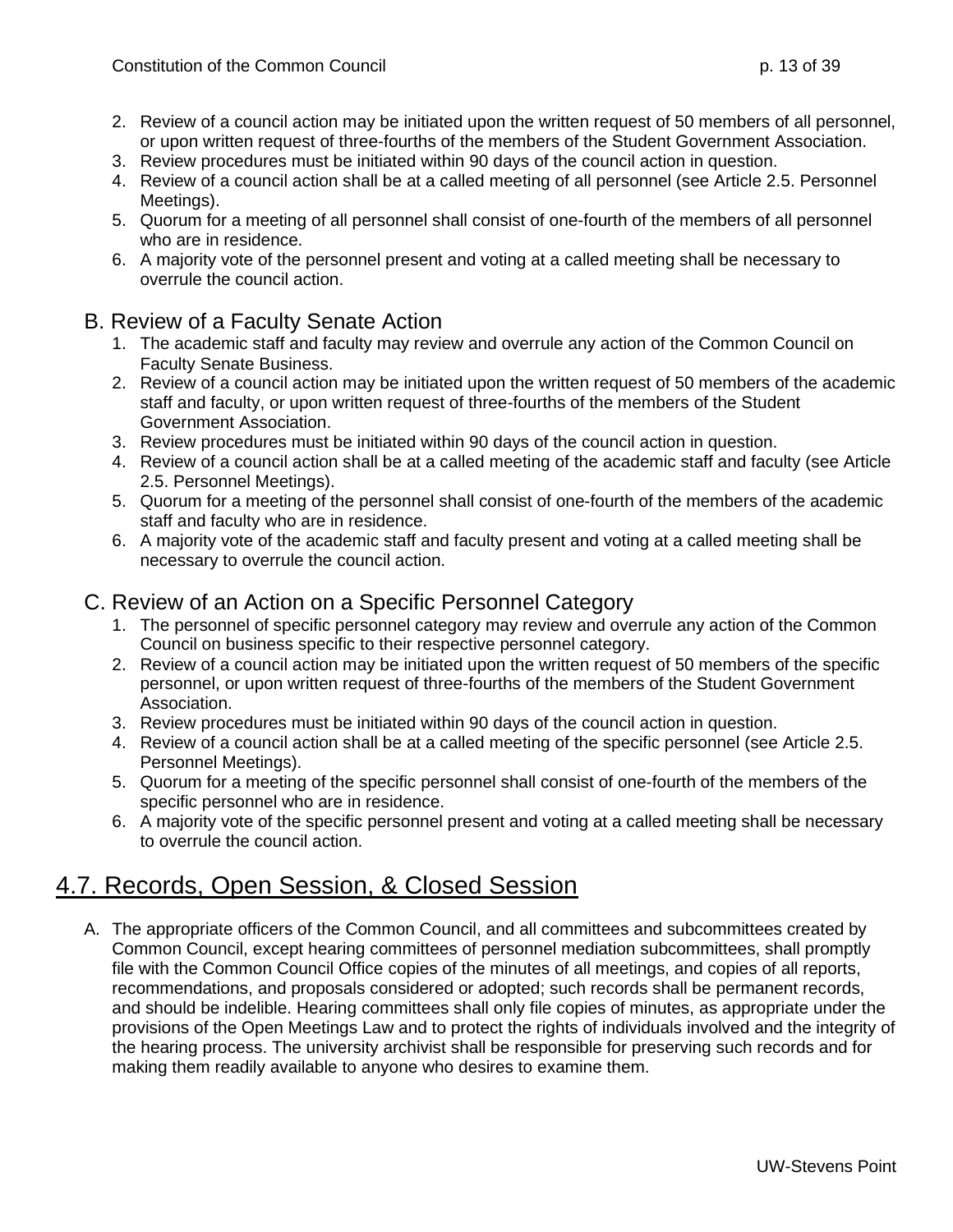B. Common Council committees or subcommittees shall conduct their business in open session except for those matters that a majority of the committee or subcommittee members decide should be appropriately addressed in closed session. Closed sessions shall only be held for those reasons delineated in Wisconsin's Open Meetings Law and members must follow all procedures mandated by statute for closing such meetings. Hearing committees of the Faculty Mediation Subcommittee and the Academic Staff Mediation Subcommittee are bound by the rules outlined in Chapter 4C, Sections 7-14, of the University Handbook. When other Common Council committees or subcommittees move into closed session, only the members of the committee or subcommittee as well as individuals invited by the committee or subcommittee shall be allowed to attend.

### <span id="page-13-0"></span>4.8. General Operating Procedures

A. The Common Council approves General Operating Procedures at the first meeting of each academic year. These procedures shall be included in the reference materials posted on the Common Council website.

### <span id="page-13-1"></span>**Article 5. Amendments**

#### <span id="page-13-2"></span>5.1. General Amendments

- A. Amendments to this constitution shall be adopted at a regular meeting of the Common Council by a two-thirds majority vote of the entire Common Council or by a majority of those present and voting at a general personnel meeting called for the purpose of amending this constitution (see 2.5. Personnel Meetings).
- B. A proposed amendment shall have been published, distributed, and had its first reading at least two weeks prior to the Common Council or general personnel meeting called for the purpose of amending this constitution.
- C. Amendments shall not be proposed or voted on at any meeting of the Common Council held outside the fall and spring semesters.

#### <span id="page-13-3"></span>5.2. Amendments to Diversification Rules

The membership diversification rules for Common Council (see Article 3.2. Membership) and for some standing committees or subcommittees are special cases. These rules are explicitly and exclusively owned by one or more respective personnel councils. These rules can be changed by the respective council(s), pending approval by the councilors from the respective personnel category(s). Such a change is a special amendment and can be voted on in the first Common Council meeting at which it is presented. That vote must take place no later than February 1 to take effect in the spring election.

# <span id="page-13-4"></span>**Article 6. Academic Affairs Committee**

#### <span id="page-13-5"></span>6.1. Structure & Operations

A. The Academic Affairs Committee shall be a standing committee of the Common Council.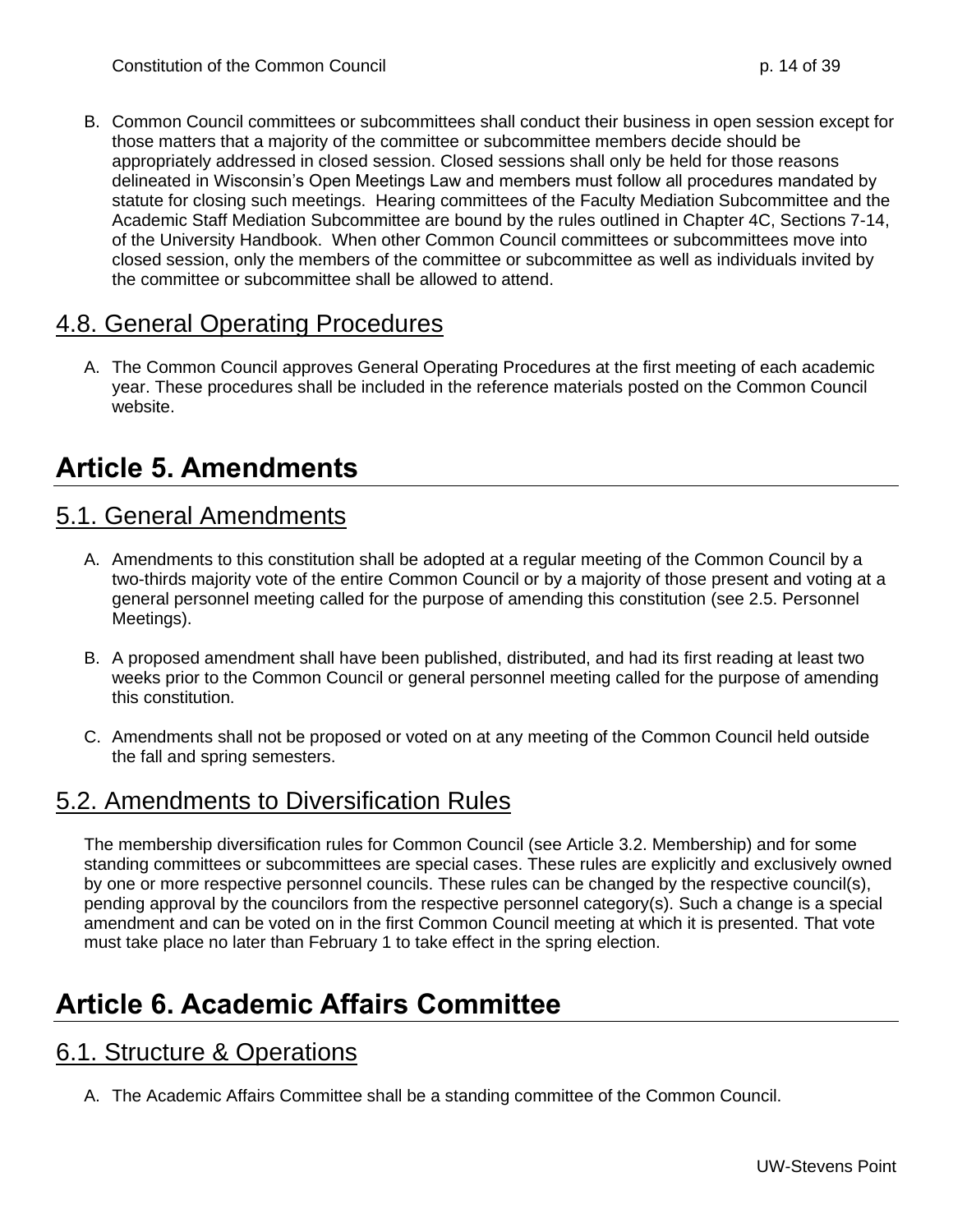- B. **Scope & Authority:** The committee shall have the authority to make recommendations on matters and policies including:
	- 1. The mission of the university: The committee shall regularly review the mission and the long-range goals of the university and may recommend changes in both.
	- 2. Outreach programs: The committee shall recommend policies pertaining to the organization, curriculum, and staffing of such programs as continuing education, online programs, summer and interim sessions, and international programs.
	- 3. Learning resources: The committee shall recommend policies pertaining to learning resources and to related facilities and services.
	- 4. Advising: The committee shall recommend policies pertaining to advising.
	- 5. Academic standards: The committee shall recommend such institution-level policies as those pertaining to preadmission counseling, admission, grade review, academic probation and dismissal, readmission of students, graduation requirements, and assessment of students.
	- 6. Interorganizational collaborations: The committee shall review, prior to formal signing, all academic agreements with other universities or organizations which will lead to interinstitutional affiliation.
	- 7. Other matters of academic affairs, including policies related to any of the above.
- C. **Chair:** The chair of the committee shall be nominated and elected at large by the faculty and academic staff. Personnel from faculty and academic staff are eligible to serve as chair, and must have at least a 0.50 teaching appointment.
- D. **Members:** The other members shall be appointed by the chair in consultation with the Executive Committee of the Common Council. There shall be 16 members:
	- 1. The chair.
	- 2. 8 academic staff and faculty, with at least 3 members from each of these two personnel categories.
	- 3. Among the previous members, there shall be no more than one member from any one department or equivalent unit.
	- 4. Among the previous members (excluding chair), there shall be at least 1 member from each of the following:
		- a. College of Letters and Science: School of Behavioral and Social Sciences or School of Humanities and Global Studies
		- b. College of Letters and Science: School of Biology, Chemistry, and Biochemistry or School of Mathematics, Computing, Physics, and Astronomy
		- c. College of Fine Arts and Communication.
		- d. College of Natural Resources.
		- e. College of Professional Studies.
		- f. University Library.
		- g. Student Affairs.
	- 5. 1 member appointed by the Provost.
	- 6. 2 students appointed by the Student Government Association.
	- 7. The Registrar or 1 member appointed by the Registrar.
	- 8. The chair of the Assessment Subcommittee.
	- 9. The chair of the Associate Degree Subcommittee
	- 10. The director of the international unit.
	- 11. The director of the University College Academic and Career Advising Center or 1 member appointed by UC ACAC director.

### <span id="page-14-0"></span>6.2. Assessment Subcommittee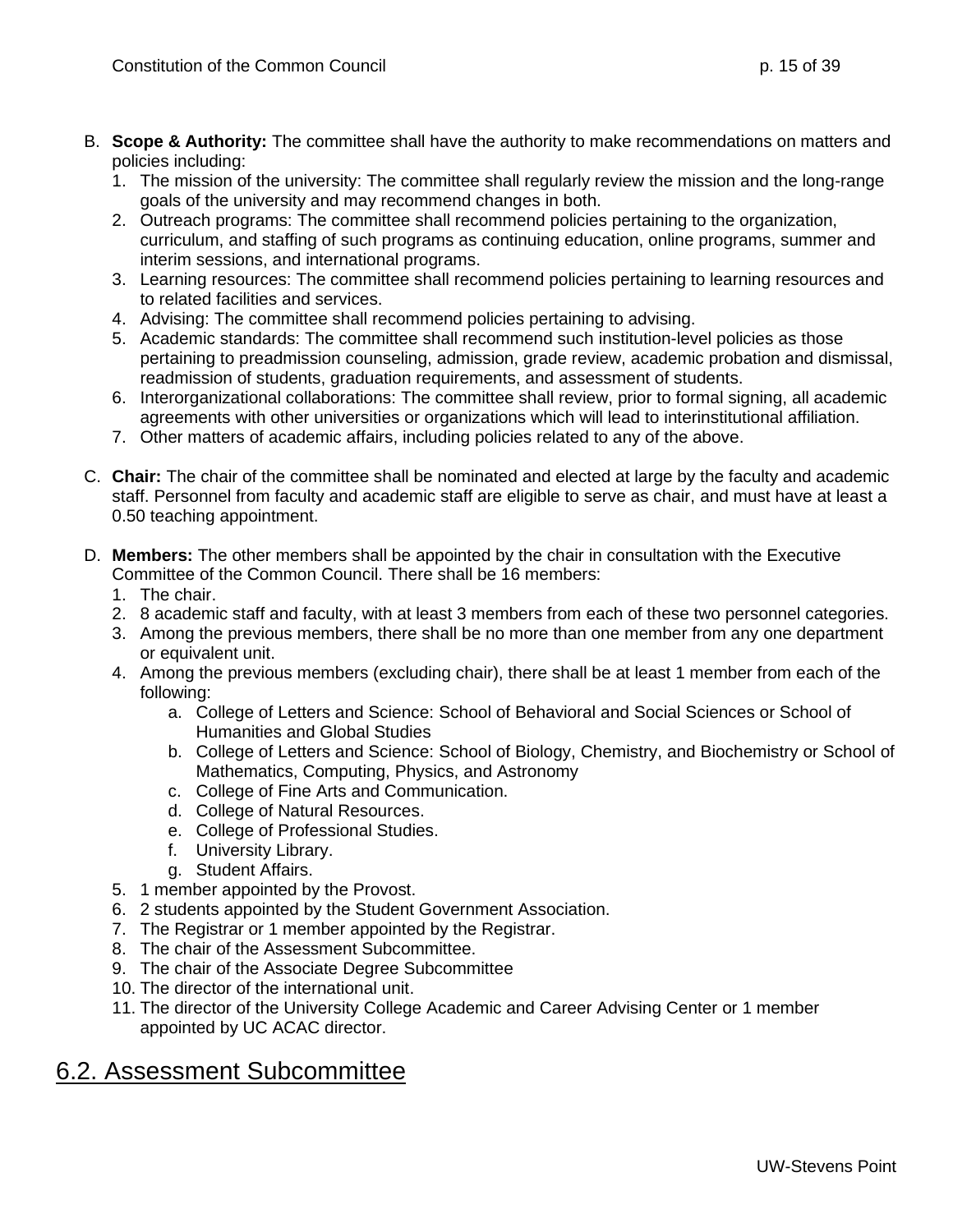- A. The Assessment Subcommittee shall be a standing subcommittee of the Academic Affairs Committee.
- B. **Scope & Authority:** The subcommittee shall have the following authority:
	- 1. Review and provide constructive feedback on department's proposed methods and instruments to be used in discipline-specific assessment (Assessment Plan) and analysis of assessment evidence (Assessment Report).
	- 2. Inform departments of changes in assessment requirements imposed by the UW System and accrediting agencies.
	- 3. Serve as a university resource regarding assessment issues (e.g., new testing instruments, changing perceptions of assessment, and assessment efforts of peer institutions) and coordinate with appropriate offices to offer workshops and provide resources to facilitate continuous improvement efforts in teaching and learning at UWSP.
	- 4. Recommend changes to assessment processes as needed.

#### C. **Co-Chairs**

- 1. Subcommittee members shall be convened by the chair of the Academic Affairs Committee or by the continuing co-chair, either during the last three weeks of classes in the spring semester or within two weeks of the beginning of classes in the fall semester, to elect a co-chairperson.
- 2. Two co-chairs will be elected for staggered, two-year terms. At least one co-chair must be a faculty member; any committee member may serve as the other co-chair.
- 3. The duties of the co-chair include:
	- a. Being an ex officio member of Academic Affairs Committee.
	- b. Scheduling the subcommittee meetings and generating the agenda.
	- c. Notifying the affected departments of reports due each year, as well as collecting each of the reports for distribution to the various committee members.
	- d. Assigning assessment reports to the subcommittee members for review.
	- e. Reading each department assessment plan/report and coordinating the writing and dissemination of the assessment subcommittee's feedback report to the appropriate department.
	- f. Scheduling department PowerPoint or equivalent presentation and inviting the responsible dean and the provost to attend the presentation.
	- g. Forwarding assessment reports, and reporting delinquent departments, to the appropriate dean and the provost.
	- h. Consulting with the Department Review Subcommittee and Academic Affairs Office to revise the reporting cycle as needed.
	- i. Ensuring the assessment website and supporting documents are reviewed annually and updated as required.
- D. **Members:** Including the co-chairs, there shall be 12 members. With the exception of ex officio positions, each member will serve a two-year term.
	- 1. 2 faculty members each from the College of Letters and Science, College of Professional Studies, the College of Natural Resources, and the College of Fine Art and Communication; appointed by the dean in consultation with the chair of the Academic Affairs Committee, to serve in staggered terms (1 member from each college appointed each year).
	- 2. 2 members from University College; 1 faculty member from the University College and 1 academic staff with a role in programmatic assessment; appointed by the dean in consultation with the chair of the Academic Affairs Committee, to serve in staggered terms (1 member from the college appointed each year).
	- 3. The University Assessment Coordinator, as an ex officio voting member.
	- 4. 1 student appointed by the Student Government Association.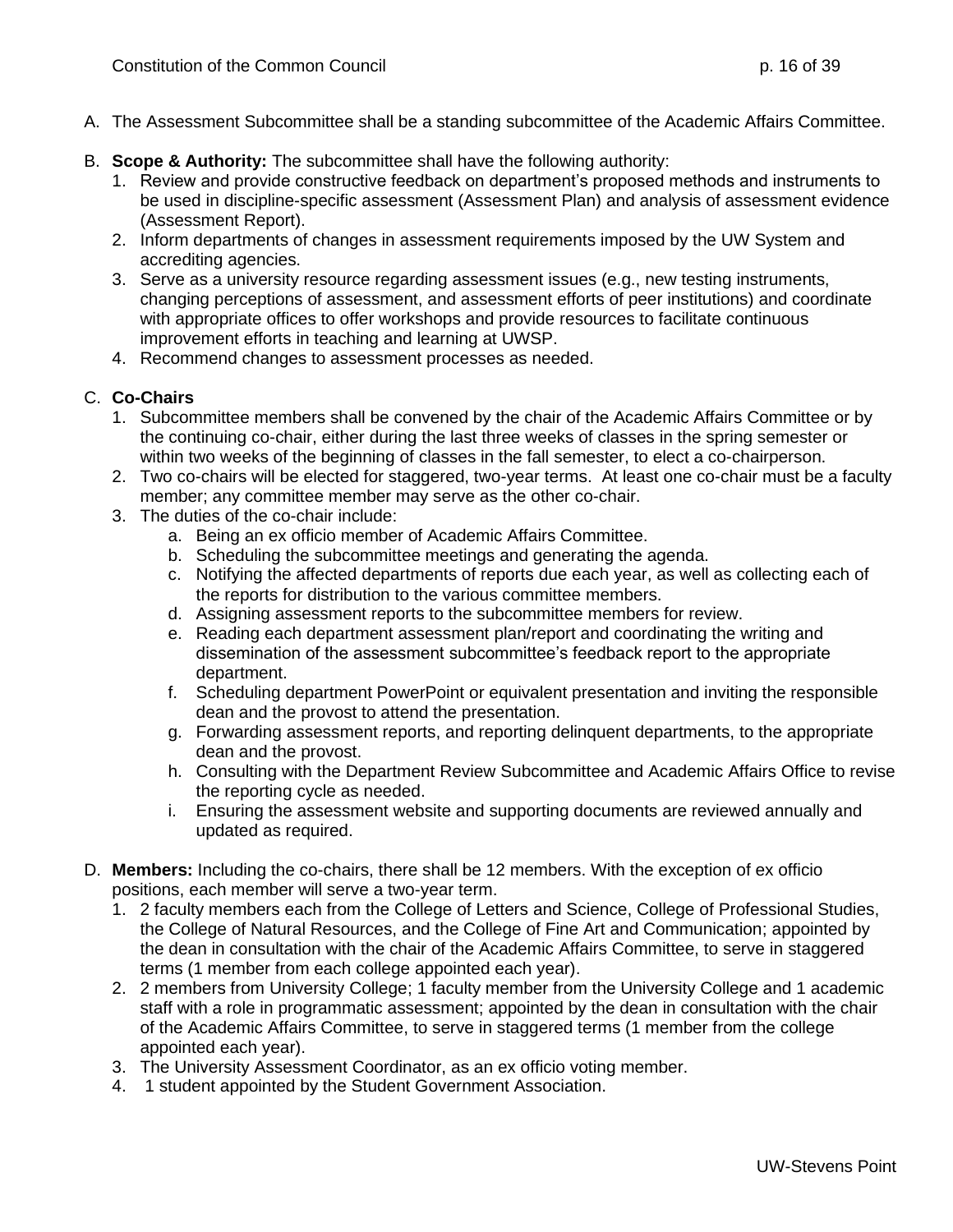#### <span id="page-16-0"></span>6.3. Associate Degree Subcommittee

- A. The Associate Degree Subcommittee shall be a standing subcommittee of the Academic Affairs Committee.
- B. **Scope & Authority:** The subcommittee shall make recommendations on matters and policies involving:
	- 1. Associate degree programs, in accordance with the educational aims of the university and the criteria to meet these aims.
	- 2. Designating courses as meeting associate degree requirements and establishing the procedures for assessing those outcomes. No course may become part of the associate degree curriculum without the approval of the subcommittee.
	- 3. Gathering assessment evidence regarding the associate degree programs. This includes both course-based assessment data provided by instructors and institutional-level assessment data compiled by the Office of Institutional Research and Effectiveness.
	- 4. Evaluating assessment data and making recommendations to improve associate degree programs to the Academic Affairs Committee and appropriate administrative units.
- C. **Chair:** The chair shall be nominated and elected from the committee. Faculty and academic staff are eligible to serve as chair.
- D. **Members:** Including the chair, there shall be at least 6 members. With the exception of the Associate Degree Coordinator, each member will serve a two-year term.
	- 1. 3 members nominated and elected at large from the faculty and academic staff, for staggered twoyear terms. Members must teach in one of the following associate degree categories: Human Cultures, Natural World, Creative and Critical Thinking, Writing and Oral Communication, Intercultural Knowledge, Individual, Social, and Environmental Responsibility, Quantitative Literacy, Ethnic Studies, and Laboratory Science.
	- 2. Among the members above, there shall be at least two members who hold a minimum of a 50% appointment at a branch campus.
	- 3. 1 academic advisor, preferably who advises associate degree-seeking students, appointed by the Office of Academic Affairs.
	- 4. 1 student appointed by SGA, preferably from a branch campus.
	- 5. The Associate Degree Coordinator (or, if the position is not filled, a member appointed by the Office of Academic Affairs).

### <span id="page-16-1"></span>6.4 Department Review Subcommittee

A. The Department Review Subcommittee shall be a standing subcommittee of the Academic Affairs Committee.

#### B. **Scope & Authority**

- 1. The subcommittee's duties shall include local review of academic programs (both graduate and undergraduate programs), according to the reporting cycle set by the provost (or the provost's designee) and approved by the Academic Affairs Committee.
- 2. The subcommittee shall work under procedures contained in the University Handbook.
- 3. Departments undergoing program review are encouraged to consult members of the Department Review Subcommittee, the chair of Academic Affairs Committee, and the chair of the Assessment Subcommittee as resources.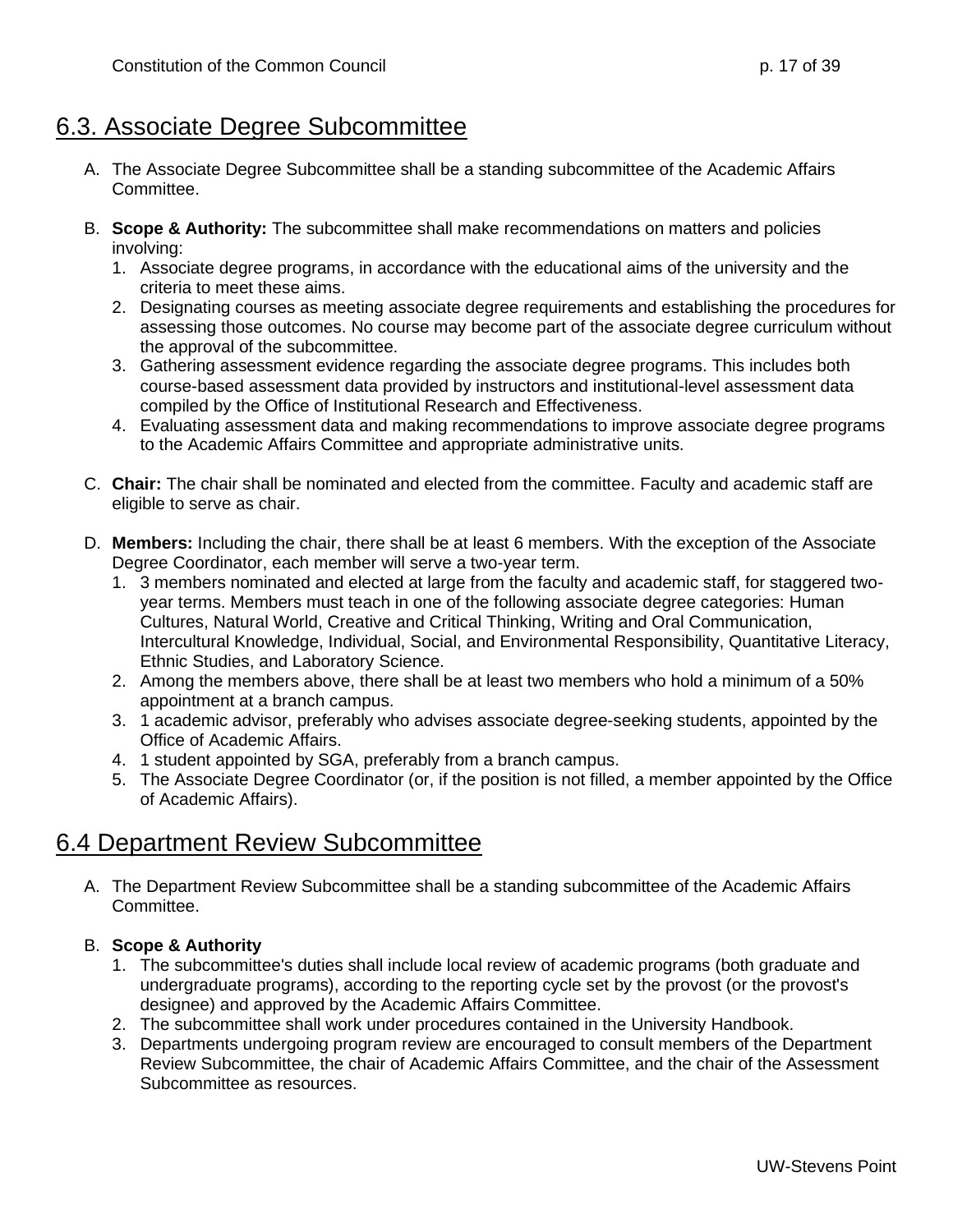- C. **Chair:** The chair shall be appointed by the chair of Academic Affairs Committee, in consultation with the Academic Affairs Committee. The chair shall serve for a two-year term. The chair may be reappointed but may not serve more than two consecutive terms. Instructional academic staff and instructional faculty are eligible to serve as chair.
- D. **Members:** There shall be 10 members:
	- 1. The chair.
	- 2. 6 members appointed by their academic deans in consultation with the Academic Affairs Committee chair, to staggered two-year terms:
		- a. 1 instructional academic staff or instructional faculty member each from the College of Professional Studies, the College of Natural Resources, University College, and the College of Fine Arts and Communication.
		- b. 1 instructional academic staff or instructional faculty member from the College of Letters and Science: humanities/social sciences.
		- c. 1 instructional academic staff or instructional faculty member from the College of Letters and Science: natural sciences/mathematics/computing.
	- 3. 1 student appointed by the Student Government Association to a one-year term.
	- 4. 1 instructional academic staff or instructional faculty member appointed by the provost to a two-year term.
	- 5. The provost or a member appointed by the provost.
	- 6. Among the faculty members above, at least 2 shall be graduate faculty.

### <span id="page-17-0"></span>6.5. Grade Review Subcommittee

The Grade Review Subcommittee shall be a standing subcommittee of the Academic Affairs Committee. The procedures for this subcommittee are contained in the University Handbook and may only be modified subject to review by the Common Council. The chair shall be appointed by the chair of the Academic Affairs Committee in consultation with the Executive Committee of the Common Council. Instructional academic staff and instructional faculty are eligible to serve as chair.

# <span id="page-17-2"></span><span id="page-17-1"></span>**Article 7. Academic Staff Council**

- A. The Academic Staff Council shall be a standing committee of the Common Council.
- B. **Scope & Authority:** The committee shall have the authority to make recommendations on matters and policies pertaining to the academic staff. Pursuant to UWS 9, the council shall consult with and advise the chancellor on all policies and procedures adopted by the university pursuant to chapters UWSP 9- 14 of the academic staff personnel rules. In addition, the council shall have the authority to work with and make recommendations to any other faculty, university staff, or administrative committee or agency that is concerned with academic staff welfare.
- C. **Chair:** There shall be two co-chairs nominated and elected by the committee, preferably serving staggered two-year terms. Should a member with one year remaining in their term be elected as cochair, the term can be extended by one year to accommodate the co-chair two-year term. The cochairs shall decide which of the two of them shall serve on Common Council, the Executive Committee,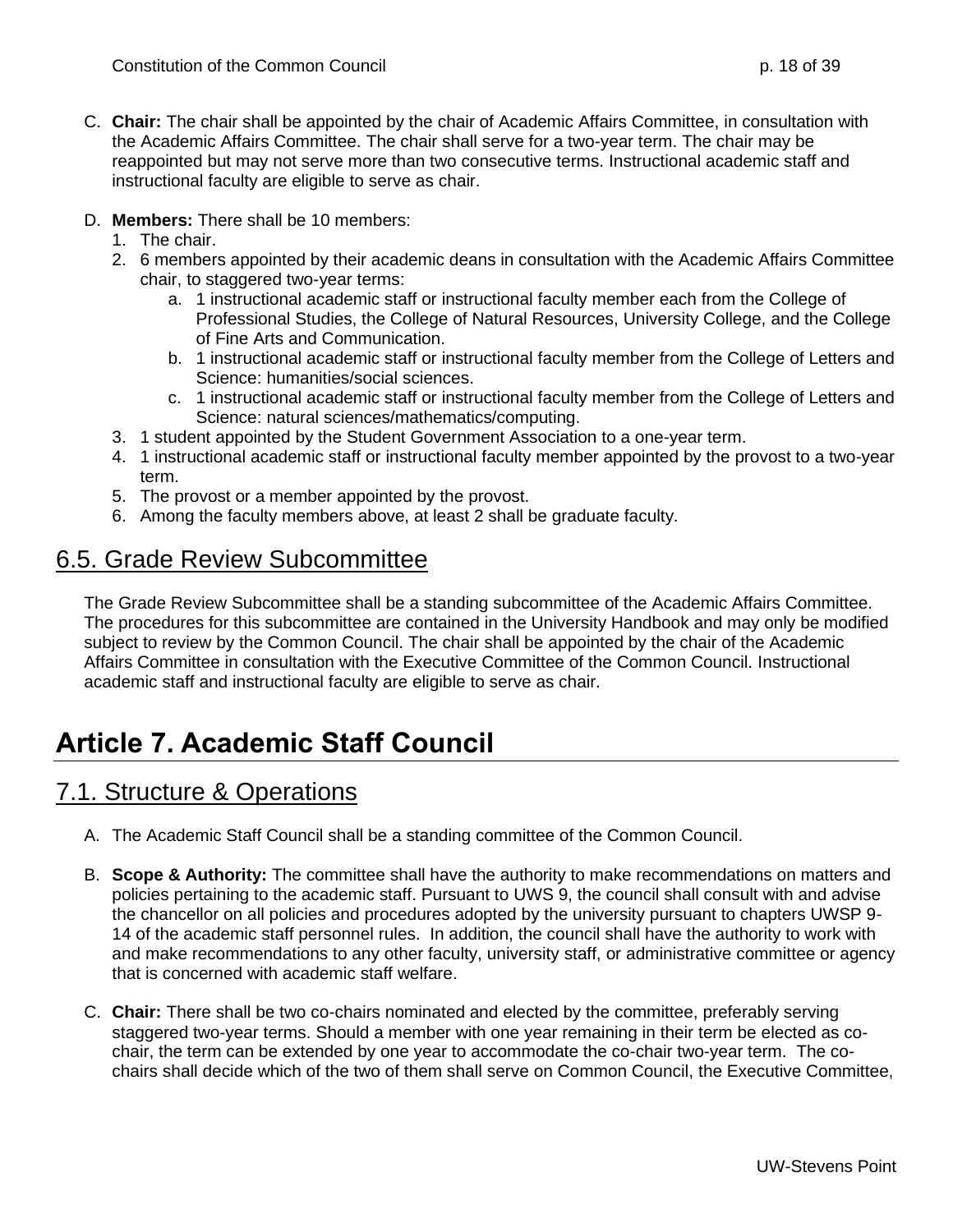and the UW System Representative. Only academic staff are eligible to serve as chair. (See Article 3.3.F.)

- D. **Members:** There shall be 11-12 members:
	- 1. 8 academic staff, nominated and elected at large by academic staff, for staggered two-year terms. There shall be at least one member from each of the following two categories of appointment:
		- a. Classroom teaching
		- b. Non-classroom teaching
	- 2. If branch campuses are not represented in the elected membership, branch campus steering committee chairs may appoint an academic staff branch campus member holding at least 50% appointment at a branch campus to serve as the branch campus representative. Appointment of a branch campus representative is at the discretion of the branch campus steering committee chairs.
	- 3. 1 student appointed by the Student Government Association.
	- 4. 1 faculty member, appointed by the Academic Staff Council chair in consultation with the Executive Committee of the Common Council.
	- 5. 1 university staff member, appointed by the chair of Academic Staff Council in consultation with the Executive Committee of the Common Council.

#### <span id="page-18-0"></span>7.2. Academic Staff Awards Subcommittee

- A. The Academic Staff Awards Subcommittee shall be a standing subcommittee of the Academic Staff Council.
- B. **Scope & Authority:** The subcommittee shall have the authority, according to the rules prescribed by the University Handbook and such additional rules as may be established by the subcommittee, to select academic staff recipients of university awards and the UWSP nominee for the Academic Staff Regents Award for Excellence.
- C. **Chair:** Each year, the subcommittee will be constituted by the Academic Staff Council by October 1. The chair of the Academic Staff Council shall convene the first meeting. The chair shall be nominated and elected from the subcommittee. Academic staff are eligible to serve as chair.
- D. **Members:** Including the chair, there shall be 6 members:
	- 1. 2 non-faculty members of Academic Staff Council appointed by the chair of Academic Staff Council.
	- 2. The faculty member of Academic Staff Council.
	- 3. 1 student representative appointed by the Student Government Association.
	- 4. 2 academic staff members appointed by the chair of Academic Staff Council in consultation with the Academic Staff Council. Only members not currently serving on Academic Staff Council are eligible for appointment.

#### <span id="page-18-1"></span>7.3. Academic Staff Mediation Subcommittee

- A. The Academic Staff Mediation Subcommittee shall be a standing subcommittee of the Academic Staff Council.
- B. **Scope & Authority:** The subcommittee shall have the authority to appoint hearing committees to conduct hearings in any of the following:
	- 1. Grievances of fixed term academic staff who have served seven years or more on .5 FTE or more and who have not been reappointed (UWSP 10.03).
	- 2. Nonrenewal of probationary academic staff appointments (UWSP 10.04).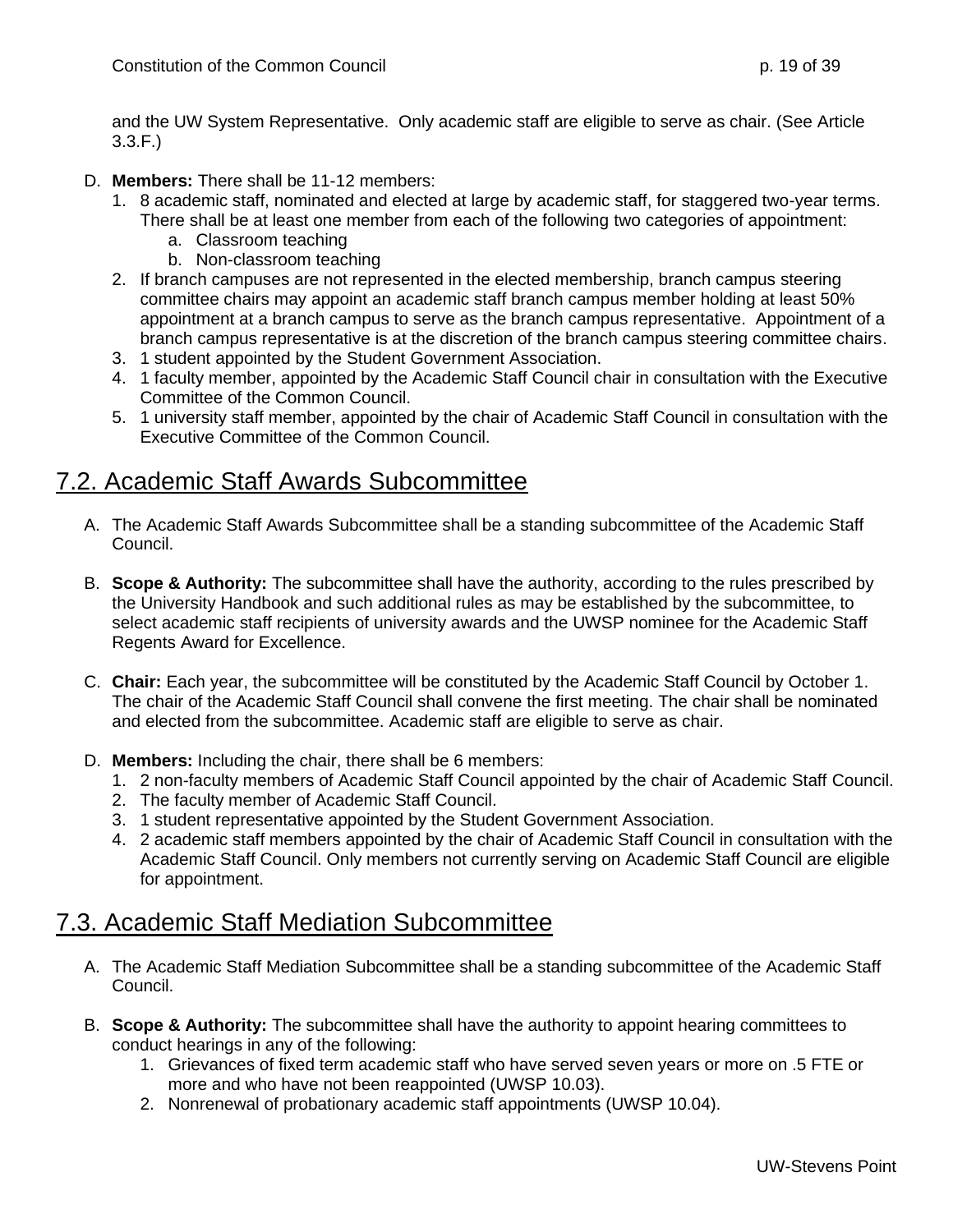- 3. Dismissal of academic staff (UWSP 11.03) and subsequent subsections).
- 4. Lay off of academic staff for reasons of budget or program (UWSP 12.04 and subsequent subsections).
- 5. Complaints of/against academic staff (UWSP 13.01).
- 6. Grievances of/against academic staff (UWSP 13.02 and UWSP 8.025).
- C. Procedures for hearings are in the University Handbook.
	- a. The procedures for Academic Staff Mediation Subcommittee hearings under Chapters UWSP 10, 11, 12, and 13 may only be modified by action of the appropriate academic staff committee(s); such actions are subject to the review of the Common Council.
	- b. Procedures to be followed by the chairperson of the subcommittee upon receipt of a request for a hearing are also in the University Handbook. These procedures may only be modified by action of the appropriate academic staff committee(s); such actions are subject to the review of the Common Council.
- D. **Chair:** The chair shall be nominated from and elected by the subcommittee. Academic staff are eligible to serve as chair. The chair of the Academic Staff Council shall convene the first meeting no later than the second week of classes in the fall semester for this purpose.
- E. **Members:** Including the chair, there shall be 10 members, nominated from and elected at large by academic staff, for staggered two-year terms. Members of the Academic Staff Council shall not serve as members of the subcommittee. There shall be at least one member from each of the following two categories of appointment:
	- 1. Classroom teaching
	- 2. Non-classroom teaching

### <span id="page-19-0"></span>7.4. Academic Staff Salary Subcommittee

- A. The Academic Staff Salary Subcommittee shall be a standing subcommittee of the Academic Staff Council.
- B. **Scope & Authority:** The subcommittee shall have the authority to review all policies for the distribution of salary to the academic staff including for those who hold administrative appointments, make recommendations on such to the Academic Staff Council, and to propose revisions or new plans for distribution of salary to the Academic Staff Council.
- C. **Chair:** The chair of the subcommittee shall be appointed by the chair of the Academic Staff Council in consultation with the Executive Committee of the Common Council and be a member of the Academic Staff Council.
- D. **Members:** There shall be 5 members:
	- 1. The chair.
	- 2. 4 other members appointed by the chair of the subcommittee in consultation with the chair of the Academic Staff Council, with representation from academic staff A, B, and C.
	- 3. There shall be no more than one member from any one department or equivalent unit. In the event that adequate representation cannot be obtained, members will be appointed by the chair of the subcommittee from the academic staff at-large to fill vacant positions.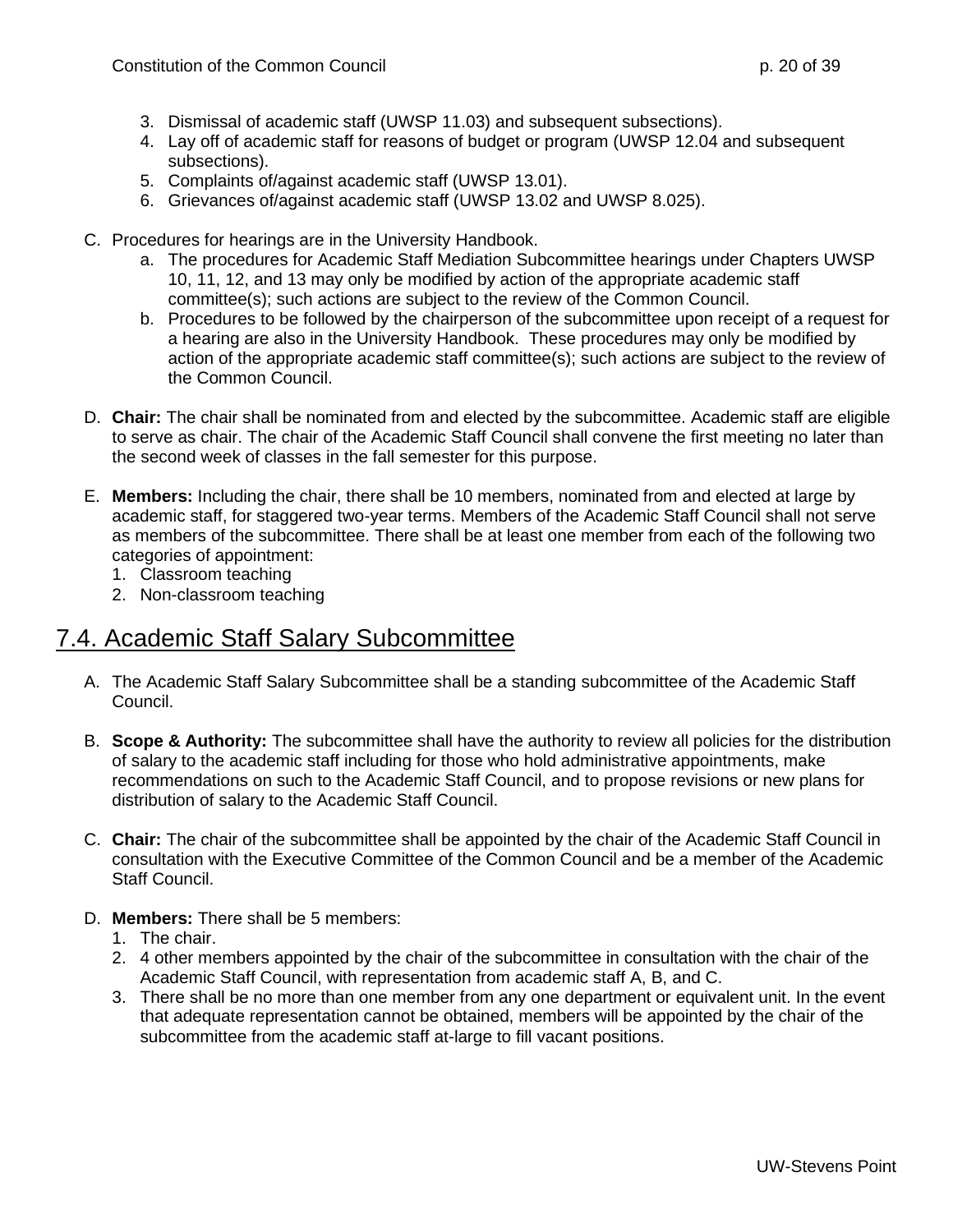# <span id="page-20-0"></span>**Article 8. Curriculum Committee**

#### <span id="page-20-1"></span>8.1. Structure & Operations

A. The Curriculum Committee shall be a standing committee of the Common Council.

#### B. **Scope & Authority**

- 1. The committee shall have the authority to make recommendations on matters and policies related to the undergraduate curriculum, including:
	- a. Majors, minors, new and unique course sequences, and certification programs; and changes in title of academic disciplines and of curriculum programs.
	- b. Any changes in majors, minors, unique course sequences, and curriculum programs; department- and program-level academic standards and graduation requirements; new courses, experimental courses, changes in number, title, credit, description, and prerequisites of courses.
- 2. On all matters, the committee shall, before taking any action, solicit the opinions of the respective dean(s) and consider budget implications.
- 3. On all matters which pertain to teacher preparation or certification, the committee shall, before taking any action, solicit the advice and recommendation of the Teacher Education Subcommittee.
- 4. On all matters which require UW System approval, the committee shall, before taking any action, solicit the questions, comments and opinions of the provost.
- C. **Chair:** The chair shall be nominated and elected at large by the academic staff and faculty. Instructional academic staff and faculty are eligible to serve as chair.
- D. **Members:** The chair of the committee shall appoint the other members, in consultation with the Executive Committee of the Common Council. There shall be no more than 15 members:
	- 1. The chair.
	- 2. The chair of the Teaching Education Subcommittee, who will serve concurrently as representative for the appropriate home school/college specified in 3-6 below.
	- 3. 2 academic staff or faculty members from the College of Fine Arts and Communication: one representing the School of Design and Communication, and one representing the School of Performing Arts.
	- 4. 4 academic staff or faculty members from the College of Letters and Science: one representing the School of Behavioral and Social Sciences, one representing the School of Biology, Chemistry, and Biochemistry, one representing the School of Humanities and Global Studies, and one representing the School of Mathematics, Computing, Physics, and Astronomy.
	- 5. 1 academic staff or faculty member from the College of Natural Resources.
	- 6. 3 academic staff or faculty members from the College of Professional Studies: one representing the School of Business and Economics, one representing the School of Education, and one representing the School of Health Sciences and Wellness.
	- 7. Among the previous members specified in 3-6 above, there shall be no more than one member from any one school or equivalent unit.
	- 8. 1 academic staff or faculty member from University College.
	- 9. The Registrar or a member appointed by the Registrar.
	- 10. 2 students appointed by the Student Government Association.

### <span id="page-20-2"></span>8.2. Teacher Education Subcommittee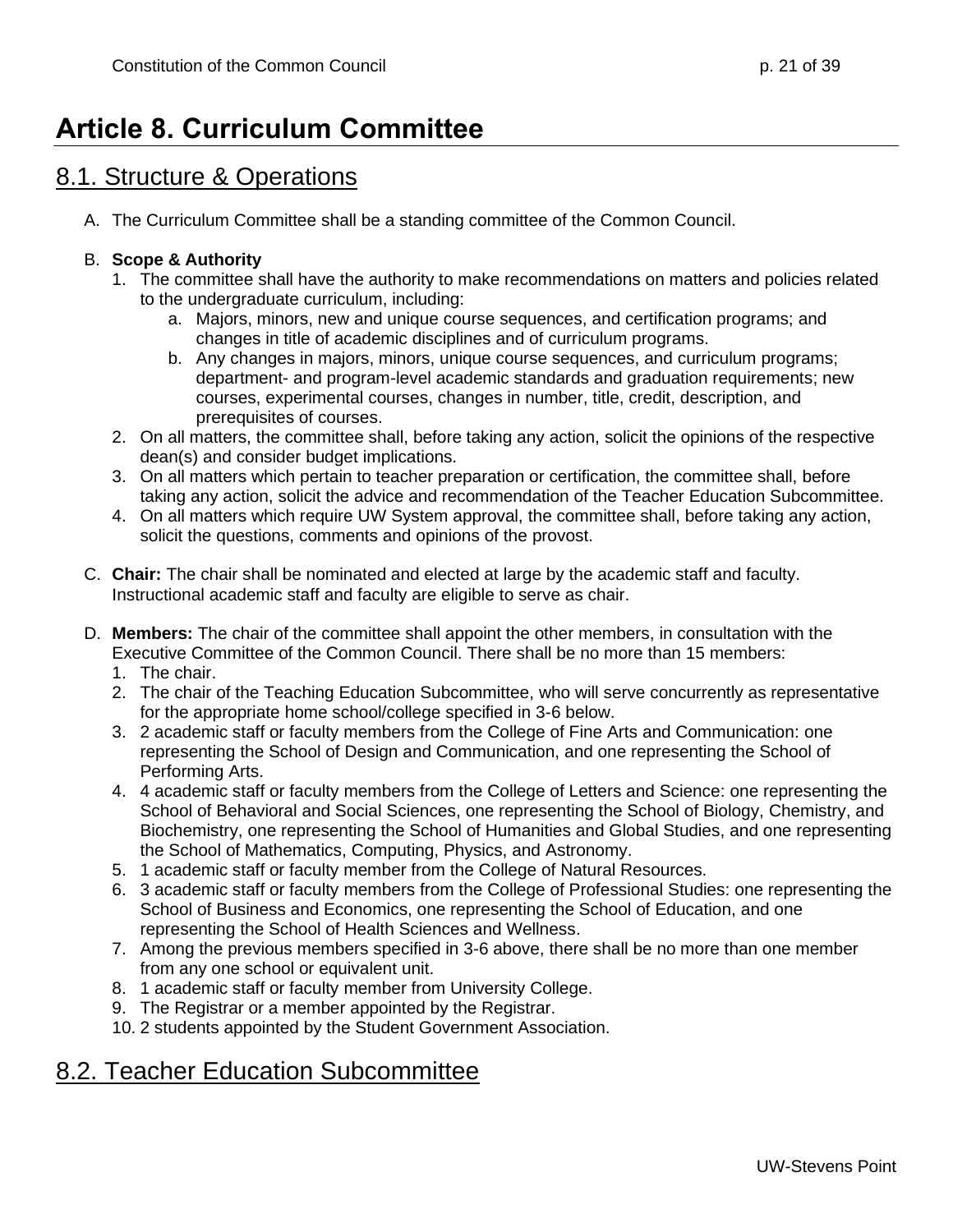- A. The Teacher Education Subcommittee shall be a standing subcommittee of the Curriculum Committee.
- B. **Scope & Authority:** The subcommittee shall have the authority to:
	- 1. Review those policy matters which are referred to it by the Curriculum Committee, in order to certify that such proposals are consistent with Wisconsin standards for certification, and report its recommendations to the Curriculum Committee.
	- 2. In accordance with Wisconsin Department of Public Instruction policies, review certification programs and the interaction of program requirements, and report its findings and recommendations to the Curriculum Committee, with recommendations for distribution to other appropriate bodies.
	- 3. Recommend policies affecting teacher education, review policy matters pertaining to accreditation of teacher certification programs, and report its recommendations to the Curriculum Committee.
	- 4. Develop and periodically review criteria for admission to professional education programs.
	- 5. Develop and periodically review policies concerning the evaluation and professional performance of graduates of teacher certification programs.
- C. **Chair:** The chair shall be appointed by the chair of the Curriculum Committee in consultation with the Dean of the College of Professional Studies.
- D. **Members:** The chair of the subcommittee shall appoint the other members, in consultation with the chair of the Curriculum Committee. Members shall serve two-year terms with one-half the membership appointed annually. There shall be 13 members:
	- 1. The chair.
	- 2. 1 academic staff or faculty member from natural sciences/mathematics/computing.
	- 3. 1 academic staff or faculty member from history/social sciences.
	- 4. 1 academic staff or faculty member from English or World Languages and Literatures.
	- 5. 1 academic staff or faculty member from the College of Natural Resources or Music.
	- 6. 1 academic staff or faculty member from Communication Sciences and Disorders.
	- 7. 1 academic staff or faculty member from Family and Consumer Sciences Education.
	- 8. 2 academic staff or faculty members from Education: 1 in elementary education and 1 in secondary education.
	- 9. 2 students, admitted to the School of Education, who have been appointed by the Student Government Association.
	- 10. The Dean of the College of Professional Studies as an ex officio nonvoting member.
	- 11. The Head of the School of Education as an ex officio voting member.

## <span id="page-21-1"></span><span id="page-21-0"></span>**Article 9. Equity, Diversity, and Inclusivity Policy Committee**

- A. The Equity, Diversity, and Inclusivity Policy Committee shall be a standing committee of the Common Council.
- B. **Scope & Authority:** The committee shall have the authority to make recommendations on every new institution-level policy or policy revision put forth to the Common Council originating from a shared governance body.
	- 1. **Policy style guide:** The committee will recommend style and language guidelines for writing equitable policy. The committee will also recommend accessible vocabulary and phrasing for policy.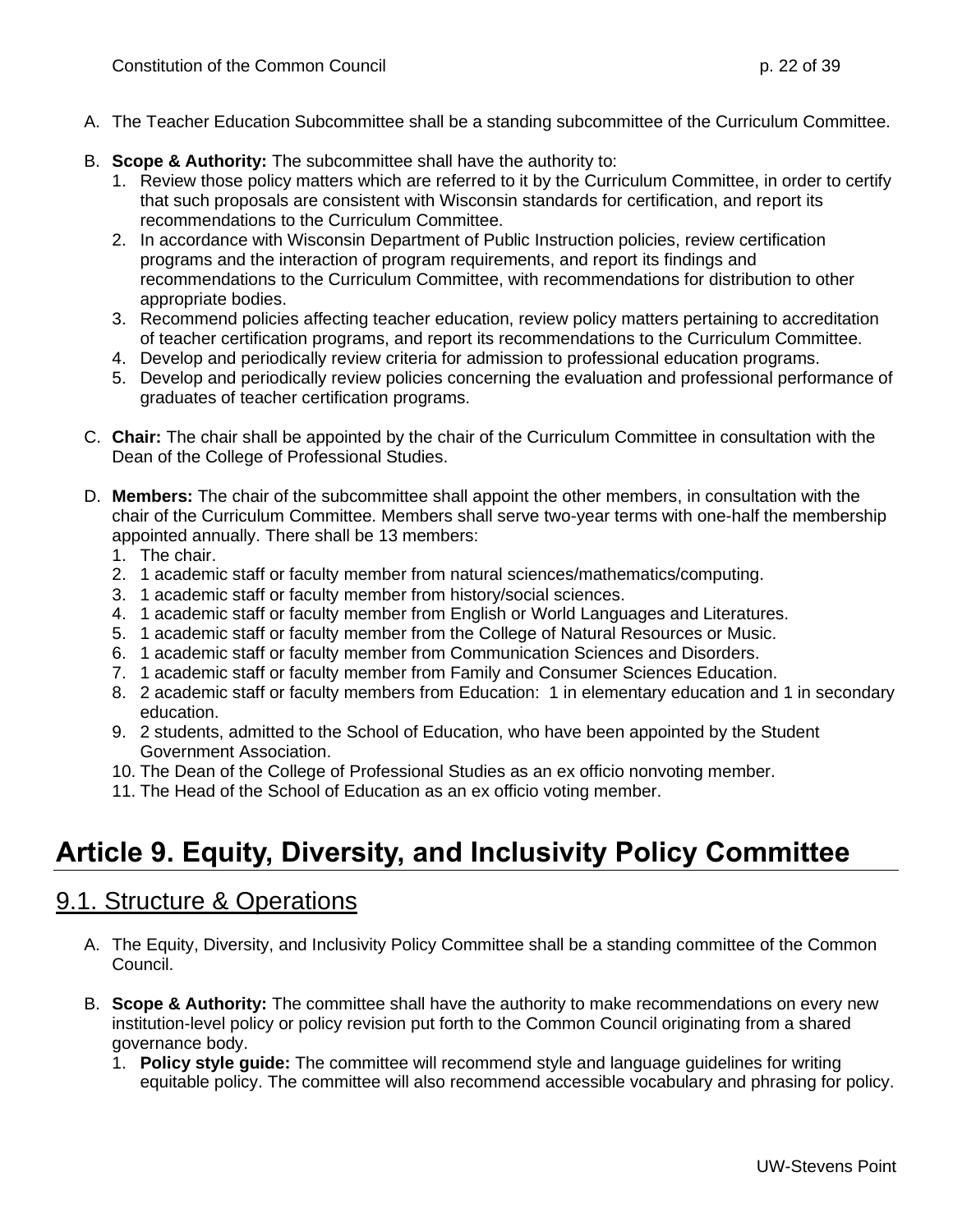- 2. **Policy formulation:** The committee will review drafts of policies and raise potential equity issues early in the formulation of UWSP policies.
- 3. **Policy finalization:** Institutional feedback on new or revised UWSP policies that demonstrate concern with the effect of a policy on underrepresented communities with UWSP will be included in the policy finalization process to provide context to the UWSP Chancellor and Vice Chancellors prior to a policy being formally approved.
- 4. **Policy revision:** The committee shall receive requests for equity-based policy revisions and forward them, along with recommendations, to the appropriate bodies in whose scope the policies originate.
- 5. **Policy review:** The committee will establish a schedule for the systematic review of UWSP policies and make recommendations related to equity, diversity, and inclusion.
- 6. **Assessment metrics:** The committee will recommend appropriate metrics for the assessment of policy impacts.
- C. **Chair:** The chair of the committee shall be nominated and elected at large by the faculty, academic, and university staff.
- D. **Members:** The other members shall be appointed by the chair in consultation with the Executive Committee of the Common Council. There shall be up to 18 members:
	- 1. The chair
	- 2. 1 member from the Faculty and Staff Gender-Sexuality Alliance
	- 3. 1 member from the Differing Abilities Committee
	- 4. 1 member from Enrollment Management
	- 5. 1 member from the Office of International Education
	- 6. 1 member appointed by each Vice Chancellor
	- 7. 1 member from each college
	- 8. Among the previous members, there shall be at least 1 member from each personnel category and at least 1 member from the branch campuses.
	- 9. 1 member appointed by the Senior Diversity Officer
	- 10. 1 member appointed by the Chancellor
	- 11. 2 students appointed by the Student Government Association.

# <span id="page-22-1"></span><span id="page-22-0"></span>**Article 10. Executive Committee**

- A. The Executive Committee shall be a standing committee of the Common Council.
- B. **Scope & Authority:** The committee's authority and duties shall include:
	- 1. Regularly meet to coordinate the activities of the Common Council and to ensure that matters which ought to be considered and acted upon by the Common Council receive appropriate consideration.
	- 2. Designate the nature of business for Common Council items. See Article 4.2.B. Classifying an Item's Nature.
	- 3. Serve as an advisory council to the chancellor at their request.
	- 4. Determine and fill vacancies, according to 3.6. Vacancies.
	- 5. Create an ad hoc committee to perform special functions that are beyond the authority or capacity of standing committees and standing subcommittees. While its duties and powers are outlined by the Executive Committee, its members are appointed by the Common Council. The ad hoc committee will disband upon completion of its assigned duties.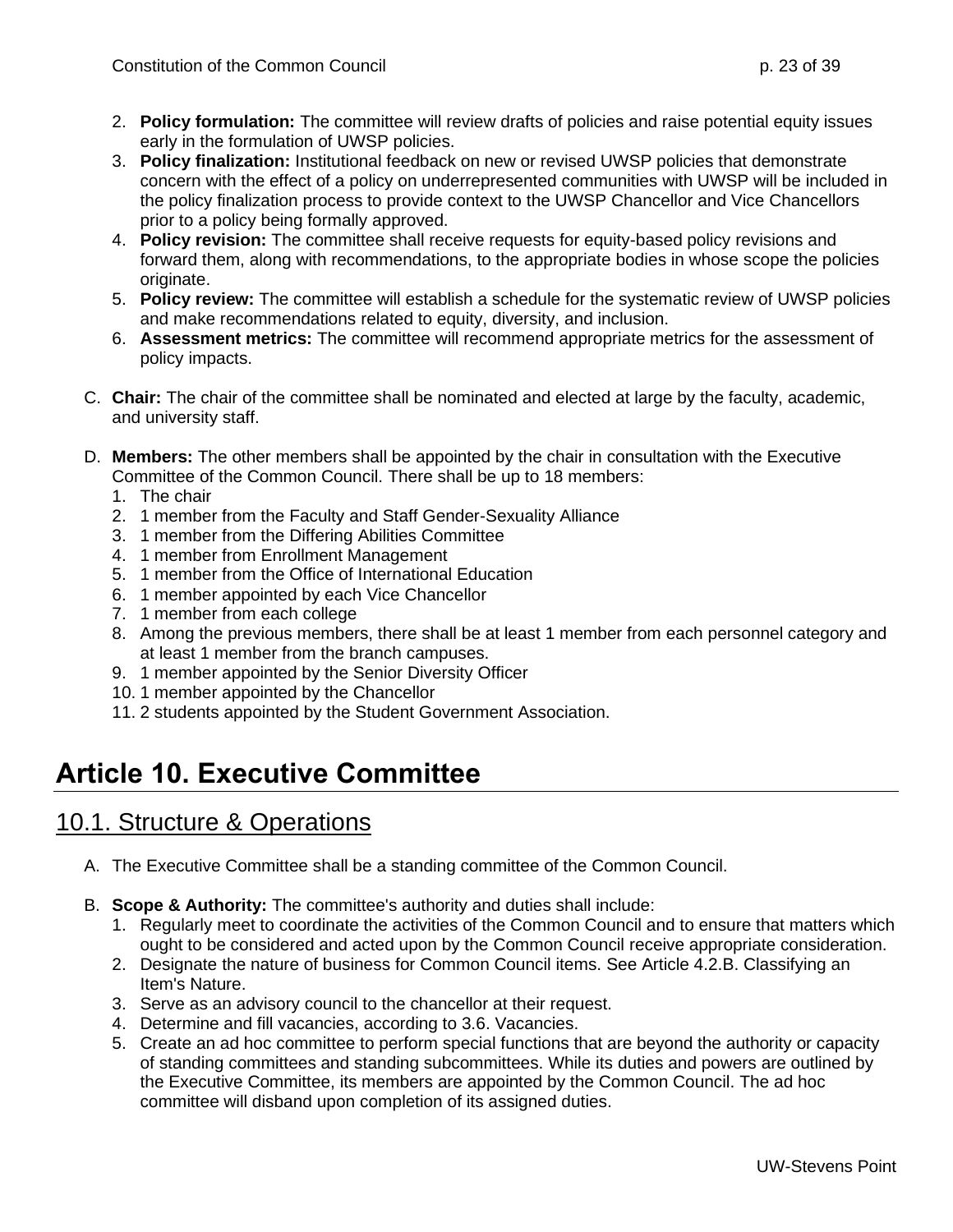- C. Ordinarily, substantive matters which require Common Council consideration and action are referred to the appropriate committee and then considered by the Common Council. However, the Executive Committee acts for the Common Council and its standing committees when appropriate consideration and action by the Common Council and/or its standing committees is not possible (e.g., when action is urgently needed). In such a case, the Executive Committee shall add any additional temporary members necessary to ensure representation from all constituencies, if persons representing these groups are not already present on the Executive Committee, and shall report such action to the Common Council at its next meeting.
- D. **Chair:** The chair and vice-chair of the Common Council shall serve as the chair and vice-chair of the Executive Committee.
- E. **Members:** There shall be at least 15 members:
	- 1. The chair.
	- 2. The vice-chair.
	- 3. The chairs of the 13 standing committees. One of the co-chairs of University Staff Council and the Academic Staff Council shall serve as a chair for this purpose.
	- 4. The immediate past chair of the Common Council (if not already among the previous members).
	- 5. The chair-elect shall serve for one year on the Executive Committee beginning with the fall semester of odd-numbered years (if not already among the previous members).
	- 6. The chair of the Constitution and Handbook Revision Subcommittee shall serve as a voting ex officio member of the Executive Committee for the duration of their term.
	- 7. An additional member shall be appointed from within the Common Council from any college not already represented among the previous members.
	- 8. Additional members shall be appointed from within the Common Council, if necessary, to bring the number of Academic Staff and University Staff up to two from each category.
- F. The SGA President or their designee shall be invited to all open Executive Committee meetings, as a non-voting guest.

#### <span id="page-23-0"></span>10.2. Constitution and Handbook Revision Subcommittee

- A. The Constitution and Handbook Revision Subcommittee shall be a standing subcommittee of the Executive Committee of the Common Council. The Executive Committee may constitute and suspend the subcommittee as needed.
- B. **Scope & Authority:** The subcommittee shall be constituted as needed by the Executive Committee. When constituting the subcommittee, the Executive Committee should present the following to the subcommittee chair:
	- 1. A specific charge, including the product(s) to be generated.
	- 2. A recommended or required deadline.
	- 3. A recommendation about the makeup of the subcommittee, using the diversification rules described below.
	- 4. Recommendations about the committees and/or subcommittees with whom the ad hoc subcommittee should consult.
- C. **Chair:** The chair of the committee shall be nominated and elected at large by university personnel. Personnel from faculty, academic staff, and university staff are eligible to serve as chair.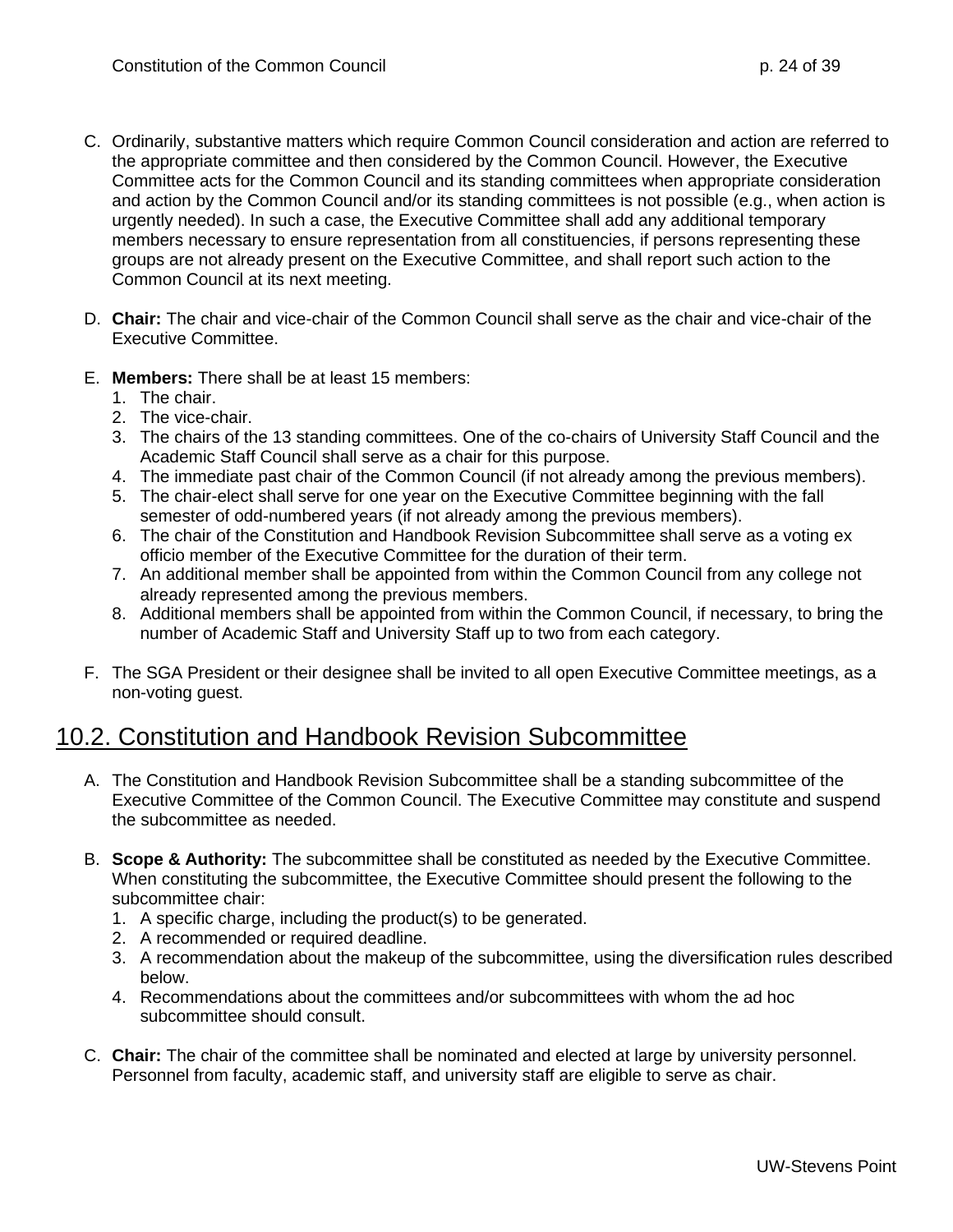- D. **Members:** The other members shall be appointed by the chair in consultation with the Executive Committee of the Common Council. There shall be at least 5 members:
	- 1. The chair.
	- 2. In consultation with the Executive Committee of the Common Council, the chair shall appoint at least 3 additional members, according to the needs of the subcommittee. Academic staff, faculty, and university staff are eligible to serve as members. Among these appointed members, there shall be no more than one member from any one department or equivalent unit.
	- 3. 1 student appointed by the Student Government Association.

## <span id="page-24-1"></span><span id="page-24-0"></span>**Article 11. Faculty Council**

- A. The Faculty Council shall be a standing committee of the Common Council.
- B. **Scope & Authority:** The committee shall have the authority to make recommendations on matters and policies pertaining to the affairs of unclassified personnel with a faculty appointment, including:
	- 1. Recruitment, appointment, retention, promotion, tenure, and salary.
	- 2. The governance of departments, schools, colleges, the university, and the University of Wisconsin System.
	- 3. Work with and make recommendations to any other academic staff, university staff, or administrative committee or agency that is concerned with faculty welfare.
- C. **Chair:** The chair of the committee shall be nominated and elected at large by faculty. Instructional faculty are eligible to serve as chair.
- D. **Members:** There shall be 12-13 members:
	- 1. The chair.
	- 2. 6 members nominated and elected at large from the faculty, for staggered two-year terms:
		- a. 2 members from the College of Letters and Science: 1 representing the School of Behavioral and Social Sciences and the School of Humanities and Global Studies, and 1 representing the School of Biology, Chemistry, and Biochemistry and the School of Mathematics, Computing, Physics, and Astronomy.
		- b. 1 member from the College of Professional Studies.
		- c. 1 member from the College of Fine Arts and Communication.
		- d. 1 member from the College of Natural Resources.
		- e. 1 member from the University College.
	- 3. 1 teaching academic staff member, appointed by the chair of Faculty Council in consultation with the Executive Committee of the Common Council.
	- 4. If branch campuses are not represented in the elected membership, branch campus steering committee chairs may appoint a faculty branch campus member holding at least 50% appointment at a branch campus to serve as the branch campus representative. Appointment of a branch campus representative is at the discretion of the branch campus steering committee chairs.
	- 5. The chair of the Faculty Salary Subcommittee, as an ex officio voting member.
	- 6. 1 member appointed by the provost, as a non-voting member
	- 7. 1 student appointed by the Student Government Association.
	- 8. A representative of the Office of Human Resources serves as a non-voting ex officio member.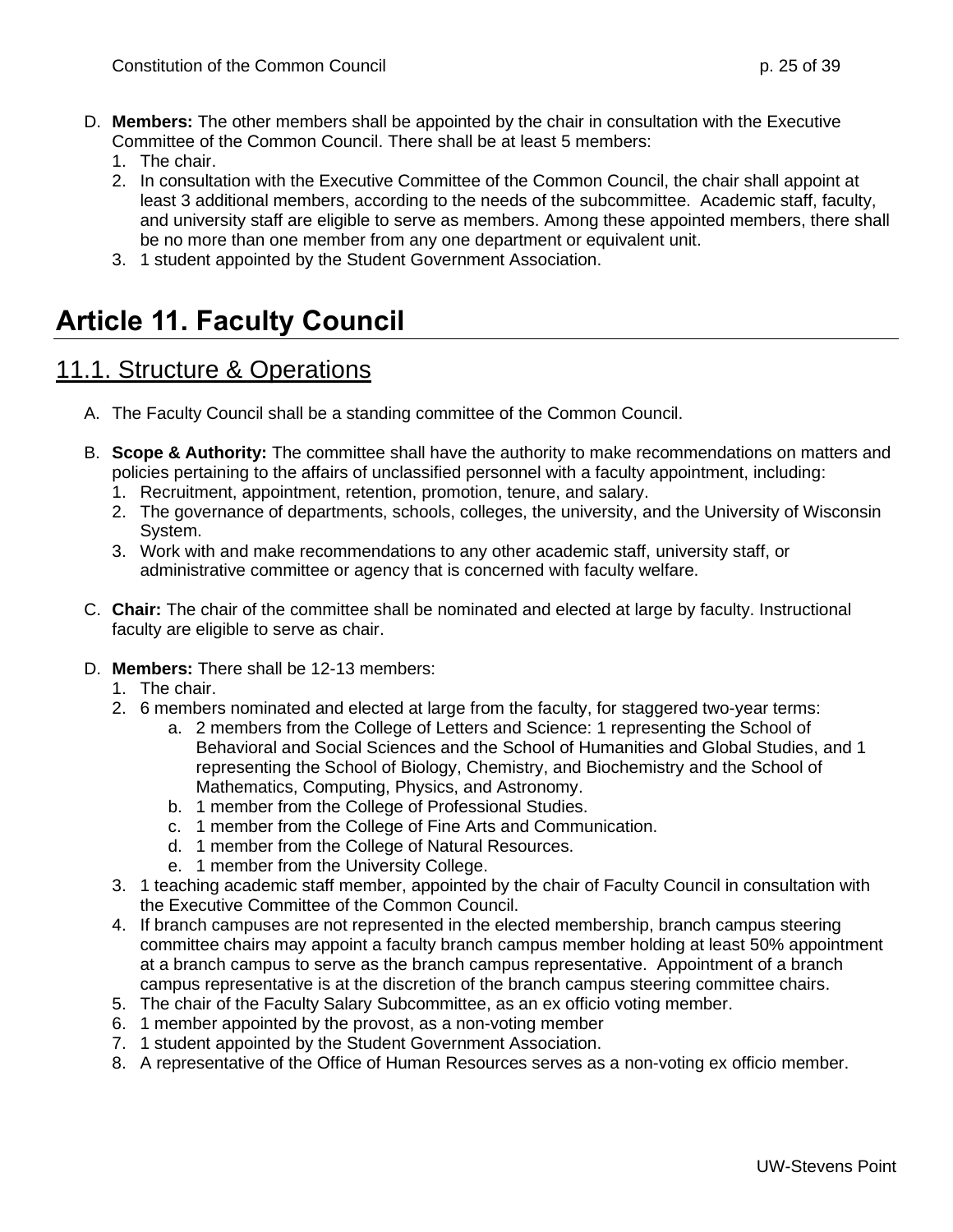### <span id="page-25-0"></span>11.2. Faculty Mediation Subcommittee

- A. The Faculty Mediation Subcommittee shall be a standing subcommittee of the Faculty Council.
- B. **Scope & Authority:** The subcommittee shall have the authority to appoint hearing committees to conduct hearings in any of the following:
	- 1. Nonrenewal of probationary faculty appointments.
	- 2. Denial of tenure
	- 3. Dismissal of faculty
	- 4. Layoff of faculty for financial emergency
	- 5. Complaints of/against faculty
	- 6. Grievances of/against faculty
	- 7. Nonrenewal of fixed term classroom teaching academic staff appointments
	- 8. Dismissal of classroom teaching academic staff
	- 9. Complaints of/against classroom teaching academic staff
	- 10. Grievances of/against classroom teaching academic staff
- C. Procedures for hearings are in the University Handbook.
	- 1. The procedures for Faculty Mediation Subcommittee hearings under Chapters UWSP 3, 4, 5, 6, 10, 11, and 13 may be modified by action of the appropriate faculty committee(s); such actions are subject to the review of the Senate.
	- 2. Procedures to be followed by the chairperson of the subcommittee upon receipt of a request for a hearing are also in the University Handbook. These procedures may only be modified by action of the appropriate faculty committee(s); such actions are subject to the review of the Senate.
- D. **Chair:** The chair shall be nominated from and elected by the subcommittee. Faculty are eligible to serve as chair. The chair of the Faculty Council shall convene the first meeting no later than the second week of classes in the fall semester for this purpose.
- E. **Members:** Including the chair, there shall be 14-16 faculty members, nominated and elected at large from the faculty, for staggered two-year terms:
	- 1. 6 members from the College of Letters and Science.
	- 2. 3 members from the College of Professional Studies.
	- 3. 2 members from the College of Fine Arts and Communication.
	- 4. 2 members from the College of Natural Resources.
	- 5. 1 member from the University College.
	- 6. If branch campuses are not represented in the elected membership, branch campus steering committee chairs may appoint a faculty branch campus member holding at least 50% appointment at a branch campus to serve as the branch campus representative.
	- 7. No member shall be a department chair or equivalent, dean, vice chancellor, associate vice chancellor, or chancellor.
	- 8. In addition to those 14-15, the immediate past chair shall serve for one year as an ex officio voting member of the committee. If unable to serve, or if the past chair remains an elected member of the committee, then the committee will consist of the 14-15 members only.

### <span id="page-25-1"></span>11.3. Faculty Salary Subcommittee

A. The Faculty Salary Subcommittee shall be a standing subcommittee of the Faculty Council.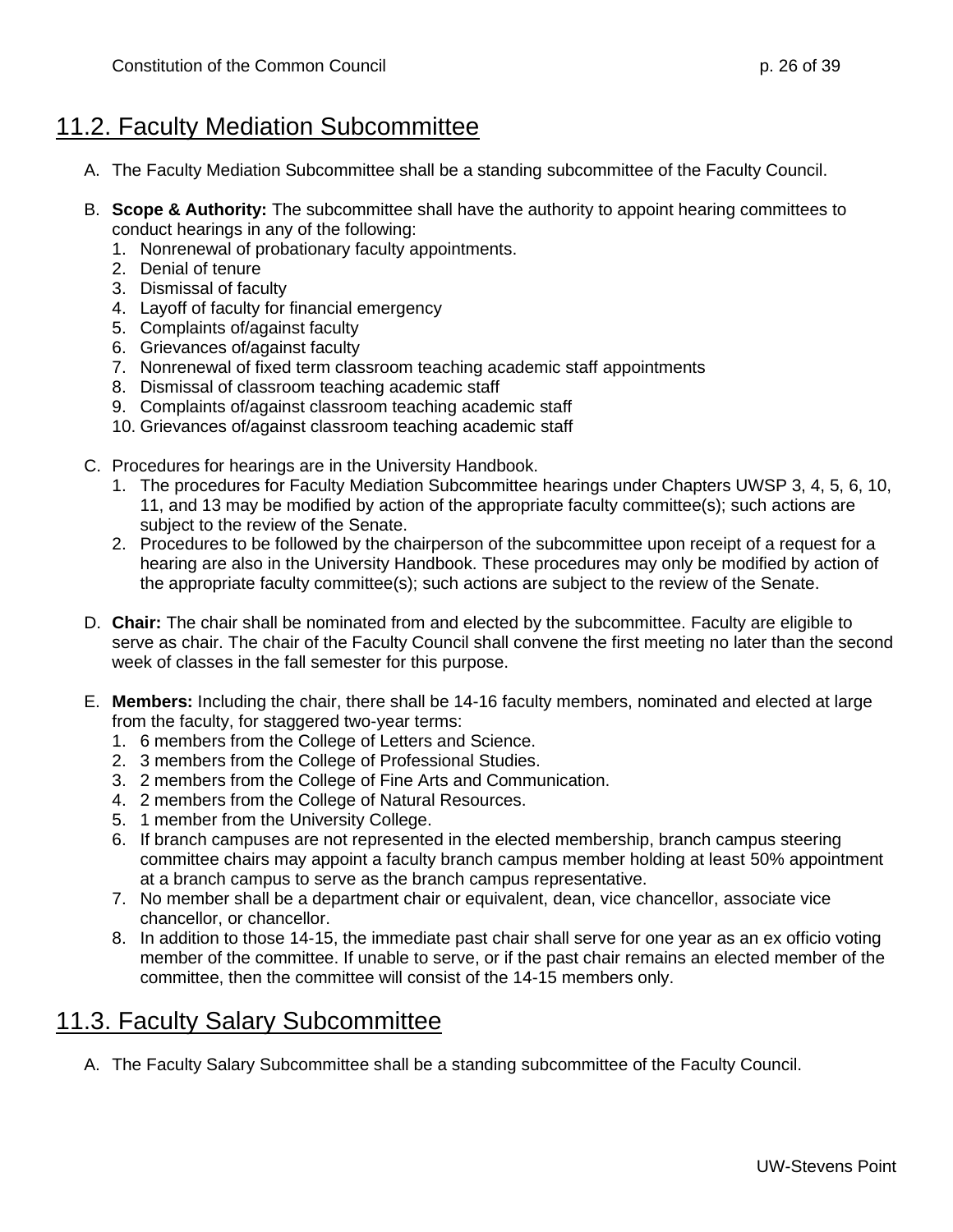- B. **Scope & Authority:** The subcommittee shall have the authority to review all plans and policies for the distribution of salary to the faculty, including for those who hold administrative appointments, and make recommendations on such.
- C. **Chair:** The chair of the subcommittee shall be appointed by the chair of the Faculty Council, in consultation with Faculty Council and the Executive Committee of the Common Council. Faculty are eligible to serve as chair. The chair is an ex officio member of the Faculty Council.
- D. **Members:** There shall be 5 members:
	- 1. The chair.
	- 2. 4 members representing each academic college shall be appointed by the chair in consultation with the chair of the Faculty Council.

### <span id="page-26-0"></span>11.4. Sabbatical Review Subcommittee

- A. The Sabbatical Review Subcommittee shall be a standing subcommittee of the Faculty Council.
- B. **Scope & Authority:** The subcommittee monitors the workings of the college-based sabbatical review committees. It has the authority to create and modify sabbatical policy and procedures that affect all university colleges.
- C. **Chair:** Each year, the chair of the Faculty Council shall convene the first meeting of the subcommittee no later than two weeks after the beginning of classes in the fall semester. The subcommittee chair shall be nominated and elected from the subcommittee. Faculty are eligible to serve as chair.
- D. **Members:** There shall be 9 members:
	- 1. 8 tenured faculty, elected by the faculty at large for two-year staggered terms:
		- a. 3 members from the College of Letters and Science, no more than 1 from any school..
			- b. 2 members from the College of Professional Studies.
			- c. 1 member from the College of Fine Arts and Communication.
			- d. 1 member from the College of Natural Resources.
			- e. 1 member from the University College.
	- 2. Among the previous members, no member shall be a department chair or equivalent, dean, assistant dean, vice chancellor, associate vice chancellor, or chancellor. No two members shall be from the same department/school/unit.
	- 3. A representative of the UWSP Office of Research and Sponsored Programs serves as a non-voting ex officio member.

### <span id="page-26-1"></span>11.5. University Awards Subcommittee

- A. The University Awards Subcommittee shall be a standing subcommittee of the Faculty Council.
- B. **Scope & Authority:** The subcommittee shall have the authority, according to the rules prescribed by the University Handbook and such additional rules as may be established by the subcommittee, to select recipients of university faculty and academic staff awards and the UWSP nominees for the Regents Teaching Excellence Awards (one faculty or teaching academic staff and one academic department/program).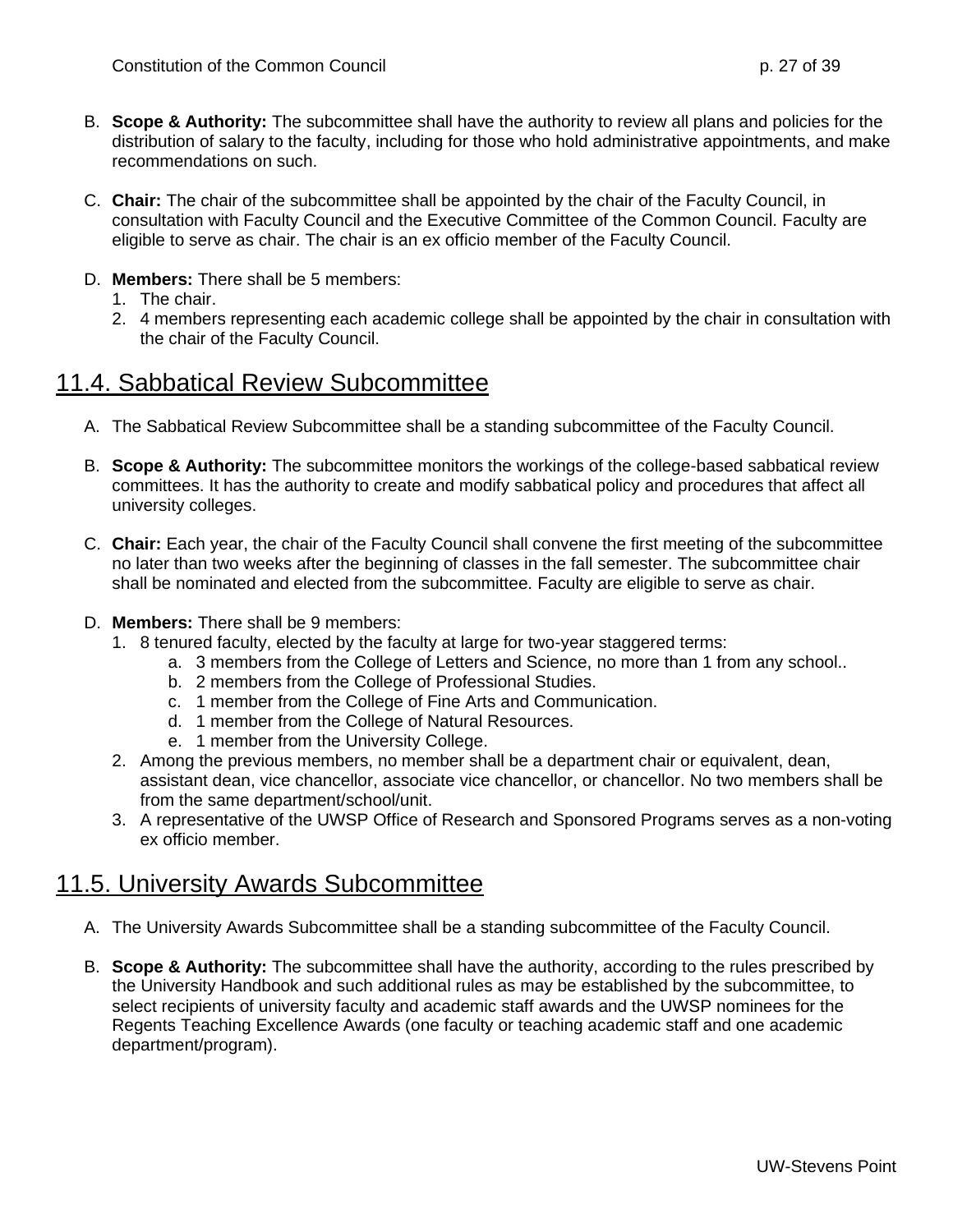- C. **Chair:** Each year, the chair of the Faculty Council shall convene the first meeting of the subcommittee no later than October 1. The subcommittee chair shall be nominated and elected from the subcommittee. Instructional faculty and instructional academic staff are eligible to serve as chair.
- D. **Members:** There shall be 8 members:
	- 1. 5 instructional faculty or instructional academic staff members, nominated and elected at large from the faculty and academic staff, for staggered two-year terms, from each of the following:
		- a. College of Fine Arts and Communication
		- b. College of Letters and Science
		- c. College of Natural Resources
		- d. College of Professional Studies
		- e. University College
	- 2. 1 academic staff member, appointed by the Academic Staff Council.
	- 3. 2 students from any 2 colleges, appointed by the Student Government Association.
	- 4. Elected members are not eligible for a consecutive two-year term.

# <span id="page-27-1"></span><span id="page-27-0"></span>**Article 12. General Education Committee**

- A. The General Education Committee shall be a standing committee of the Common Council.
- B. **Scope & Authority:** The committee shall have the authority to make recommendations on matters and policies including:
	- 1. The General Education Program, in accordance with the educational aims of the university and the criteria to meet these aims.
	- 2. Designating courses as meeting general education learning outcomes and establishing the procedures for assessing those outcomes. No course may become part of the General Education Program curriculum without the approval of the General Education Committee.
	- 3. Policies pertaining to test-out procedures for the General Education Program curriculum.
	- 4. Gathering assessment evidence regarding the General Education Program. This includes both course-based assessment data provided by instructors and institutional-level assessment data compiled by the Office of Institutional Research and Effectiveness.
	- 5. Evaluating assessment data and making recommendations to improve the General Education Program to the Common Council and appropriate administrative units.
	- 6. The General Education Committee is authorized to develop, in conjunction with the Associate Dean of General Education and Honors, criteria for the removal of General Education designations from specific courses. The Associate Dean will apply the criteria determining whether a General Education designation should be removed from any specific course.
- C. **Chair:** The chair shall be nominated and elected from the committee. Faculty and academic staff are eligible to serve as chair. (See 3.3.F.)
- D. **Members:** There shall be at least 17 members:
	- 1. 12 members nominated and elected at large from the faculty and academic staff, for staggered twoyear terms. This shall include 1 instructional faculty or instructional academic staff member to represent each category within the Foundational Skills and Dispositions, Human Cultures and the Sciences, and Social and Environmental Responsibility categories of the General Education Program.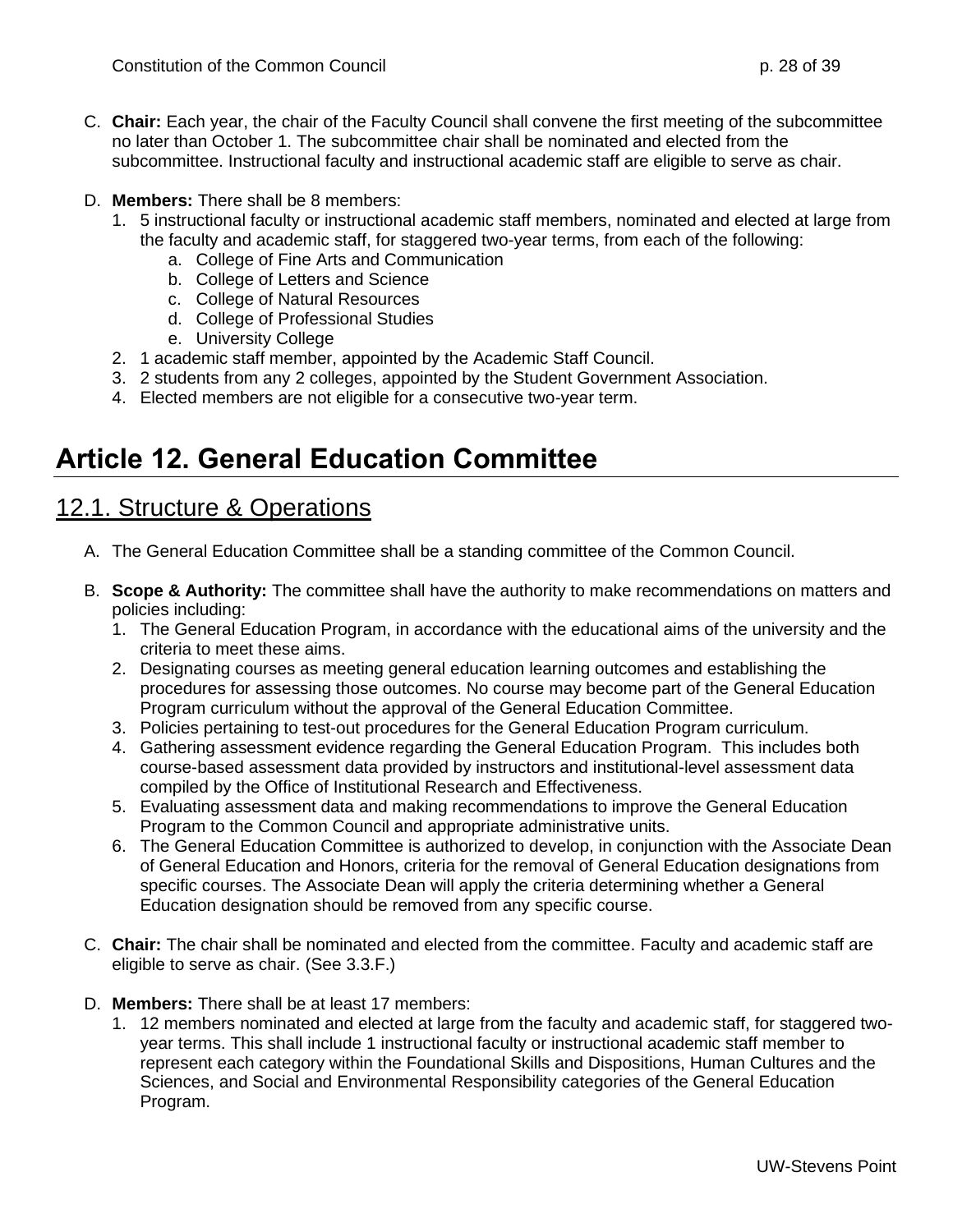- 2. Among the members above, there shall be one representative from each college otherwise a member shall be appointed by the appropriate dean.
- 3. If branch campuses are not represented in the elected membership, branch campus steering committee chairs may appoint an academic staff or faculty branch campus member holding at least 50% appointment at a branch campus to serve as the branch campus representative. Appointment of a branch campus representative is at the discretion of the branch campus steering committee chairs.
- 4. All members representing a curricular category in the General Education Program must meet the Higher Learning Commission qualifications for an instructor in the category they represent and have taught at least one General Education course in that category.
- 5. In order to ensure voting representation for all curricular categories, when a chair is elected from a curricular category, a new member shall be appointed to replace the chair's voting seat.
- 6. 2 students appointed by the SGA.
- 7. The University Assessment Coordinator (or, if the position is not filled, a member appointed by the Office of Academic Affairs) (non-voting).
- 8. 1 member appointed by the Vice Chancellor for Student Affairs (non-voting).
- 9. The Associate Dean, General Education and Honors (or, if the position is not filled, a member appointed by the Office of Academic Affairs) (non-voting).
- 10. 1 representative appointed by the Academic and Career Advising Center (non-voting).

## <span id="page-28-1"></span><span id="page-28-0"></span>**Article 13. Graduate Council**

- A. The Graduate Council shall be a standing committee of the Common Council.
- B. **Scope & Authority:** The committee shall be the representative body of the graduate faculty, shall act as its executive committee, and shall exercise all powers legally and/or traditionally exercised by the graduate faculty of the University of Wisconsin-Stevens Point. (See Article 2.6 Graduate Faculty.) These powers shall include:
	- 1. Responsibility for approving all policies relating to graduate programs and specifying the manner in which they are administered.
	- 2. Approval of graduate faculty, graduate programs, graduate courses, and other graduate offerings. On all curriculum matters, the council shall, before taking any action, consider budget implications.
	- 3. Establishment of admission, retention, and matriculation criteria of the graduate programs.
	- 4. Approval of candidates for graduate degrees.
	- 5. Review of the mission statement of the university and determination of the priorities to be assigned to graduate proposals.
	- 6. The council shall report their actions to the Common Council for review and for action at the request of any faculty member of the Common Council.
- C. **Chair:** The chair shall be nominated and elected by the graduate faculty. Graduate faculty are eligible to serve as chair.
- D. **Members:** There shall be at least 11 members:
	- 1. The chair.
	- 2. At least 2 graduate faculty members from each college, appointed by the dean, for staggered twoyear terms. The dean may appoint up to 1 member from each existing graduate program. There are no term limits for these members.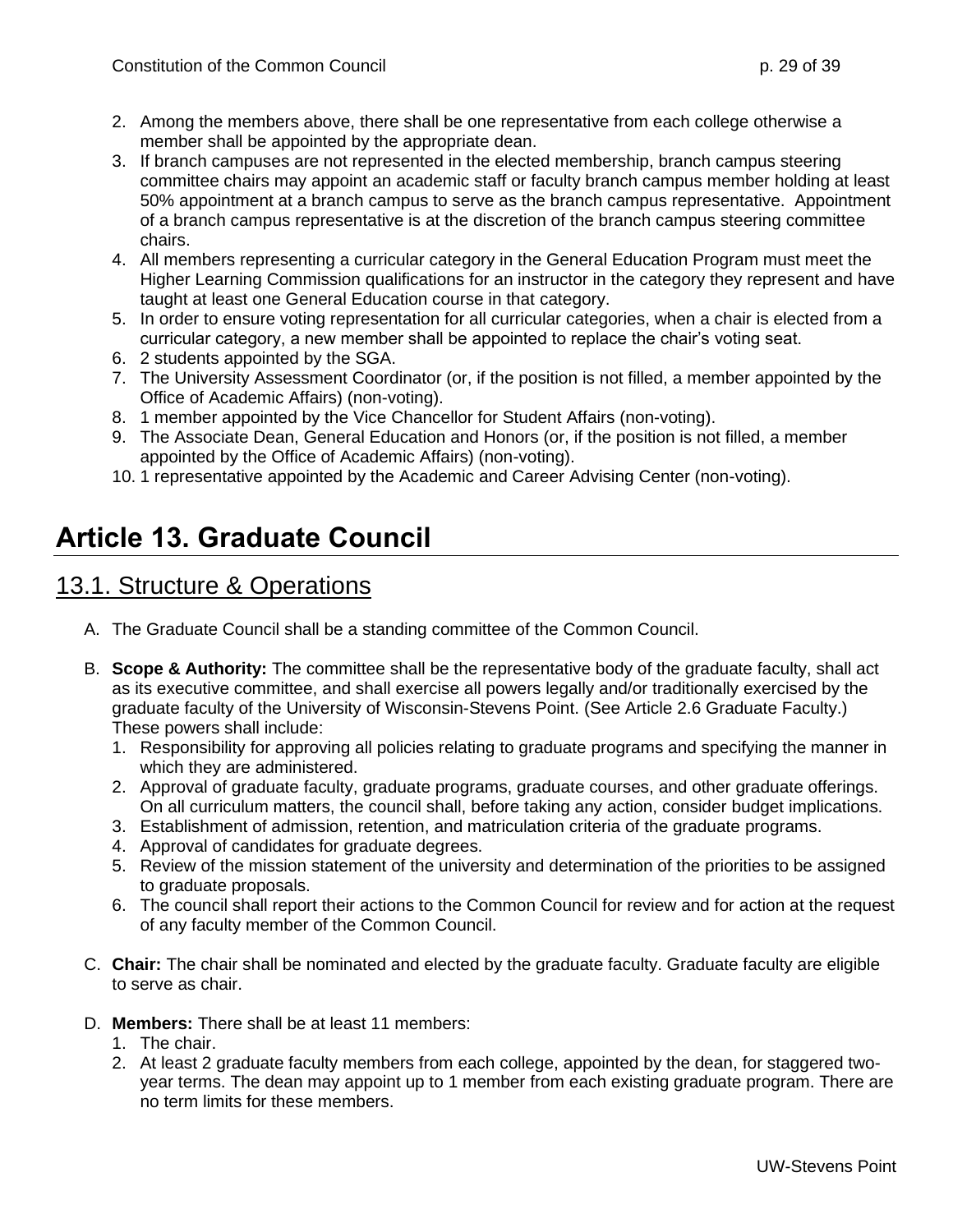- 3. 1 graduate student appointed by the Student Government Association.
- 4. 1 academic dean or representative of the academic deans, as a non-voting member.

## <span id="page-29-0"></span>**Article 14. Information Technology Council**

#### <span id="page-29-1"></span>14.1. Structure & Operations

- A. The Information Technology Council shall be a standing committee of the Common Council.
- B. **Scope & Authority:** The council shall have the authority to make recommendations on matters and policies including:
	- 1. The development, implementation, and use of technology across the university.
	- 2. Technology development, acquisition, and access.
	- 3. Personnel development in uses of technology.
	- 4. Student training in technology.
- C. **Chair:** The chair shall be nominated and elected at large by personnel. Personnel from academic staff, faculty, and university staff are eligible to serve as chair.
- D. **Members:** The other members shall be appointed by the chair in consultation with the Executive Committee of the Common Council, for staggered two-year terms. There shall be 14 members:
	- 1. The chair.
	- 2. 3 academic staff.
	- 3. 3 faculty.
	- 4. Among the previous members (excluding chair), the following additional diversification rules must be met. These rules can be changed by Academic Staff Council and Faculty Council, pending approval by Faculty Senate.
		- a. Among those members, there shall be no more than 1 member from each of the following constituencies:
			- i. College of Fine Arts and Communication.
			- ii. College of Letters and Science.
			- iii. College of Natural Resources.
			- iv. College of Professional Studies.
			- v. University College.
			- vi. Unassigned.
	- 5. 3 university staff
	- 6. Among the previous members, there shall be no more than one member from any one department or equivalent unit.
	- 7. The Chief Information Officer or 1 member designated by the Chief Information Officer.
	- 8. 1 member representing online education and distance education, appointed by the Provost.
	- 9. 2 students appointed by the Student Government Association.

## <span id="page-29-2"></span>**Article 15. University Affairs Committee**

#### <span id="page-29-3"></span>15.1. Structure & Operations

A. The University Affairs Committee shall be a standing committee of the Common Council.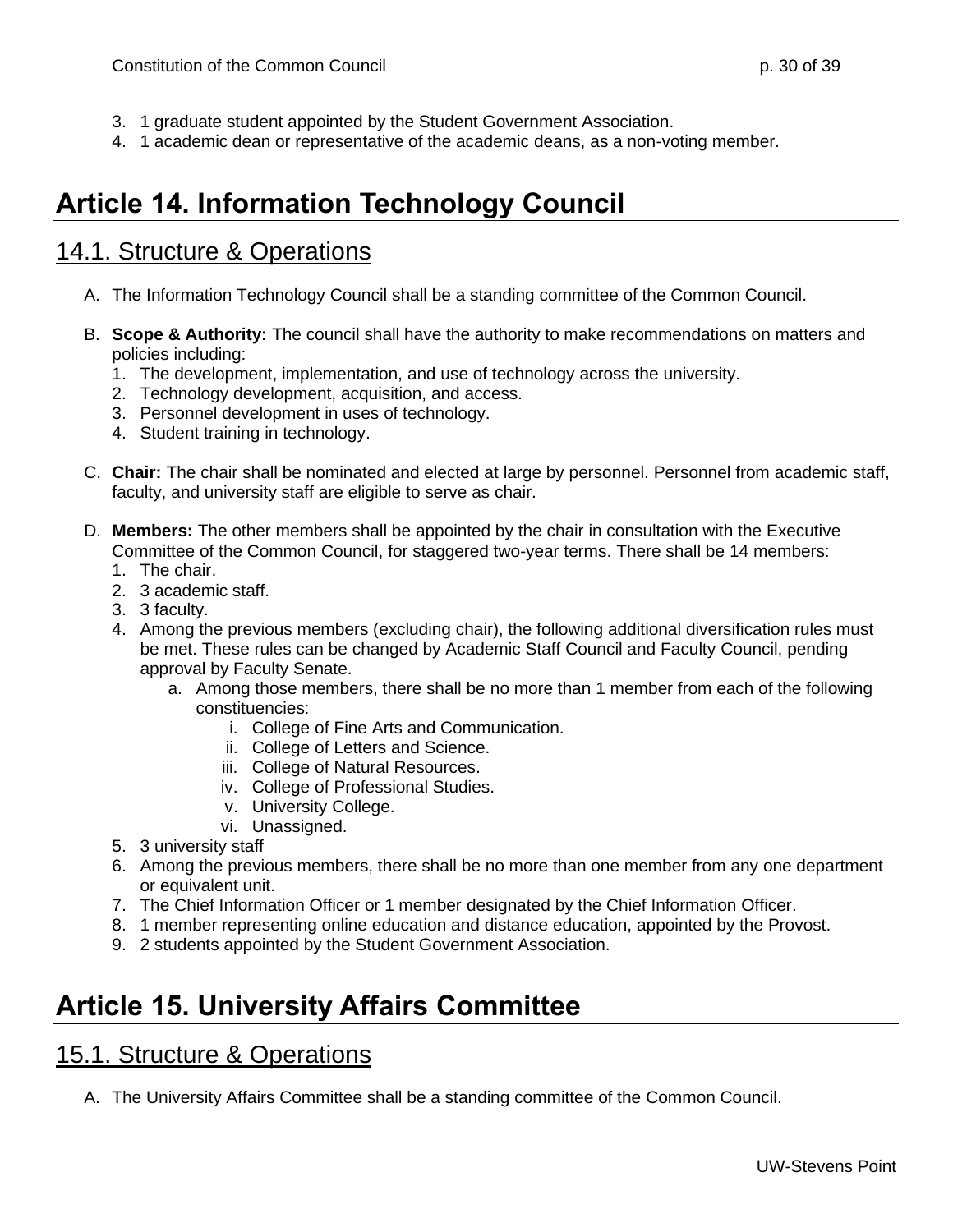- B. **Scope & Authority:** The committee shall have the authority to make recommendations on matters and policies including:
	- 1. University facilities, including physical planning for and operations of buildings, grounds and parking.
	- 2. Institutional planning.
	- 3. The community relations of the university, including community services, arts and lectures, public information, alumni, and Foundation.
	- 4. The student affairs of the university, including student recruitment, retention, welfare, financial aids, activities, and athletics.
	- 5. The wellness of the university community, including the wellness of the personnel and the students.
- C. **Chair:** The chair shall be nominated and elected at large by the personnel. Academic staff, faculty, and university staff are eligible to serve as chair.
- D. **Members:** The other members shall be appointed by the chair in consultation with the Executive Committee of the Common Council. There shall be 15 members:
	- 1. The chair.
	- 2. 3 academic staff.
	- 3. 3 faculty.
	- 4. Among the previous members (excluding chair), the following additional diversification rules must be met. These rules can be changed by Academic Staff Council and Faculty Council, pending approval by Faculty Senate.
		- a. Among those members, there shall be no more than 1 member from each of the following constituencies:
			- i. College of Fine Arts and Communication.
			- ii. College of Letters and Science.
			- iii. College of Natural Resources.
			- iv. College of Professional Studies.
			- v. University College.
			- vi. Student Affairs.
	- 5. 3 university staff, for which the following additional diversification rules can be changed by University Staff Council, pending approval by the university staff members of Common Council.
		- a. Among those members, there shall be no more than 1 member from each of the following constituencies:
			- i. Academic Affairs.
			- ii. Business Affairs.
			- iii. Student Affairs.
			- iv. At Large.
		- b. There may not be a sufficient number of members to appoint 1 member from every constituency. This is acceptable.
	- 6. Among the previous members, there shall be no more than one member from any one department or equivalent unit.
	- 7. The Dean of Students or a member appointed by the Dean of Students.
	- 8. 1 member appointed by the Chancellor
	- 9. 3 students appointed by the Student Government Association.
- E. The committee shall collaborate with the Student Government Association on student affairs matters, including considering recommendations from SGA and ensuring that SGA is informed of the committee's business and actions. In the event that a subcommittee is necessary to analyze a student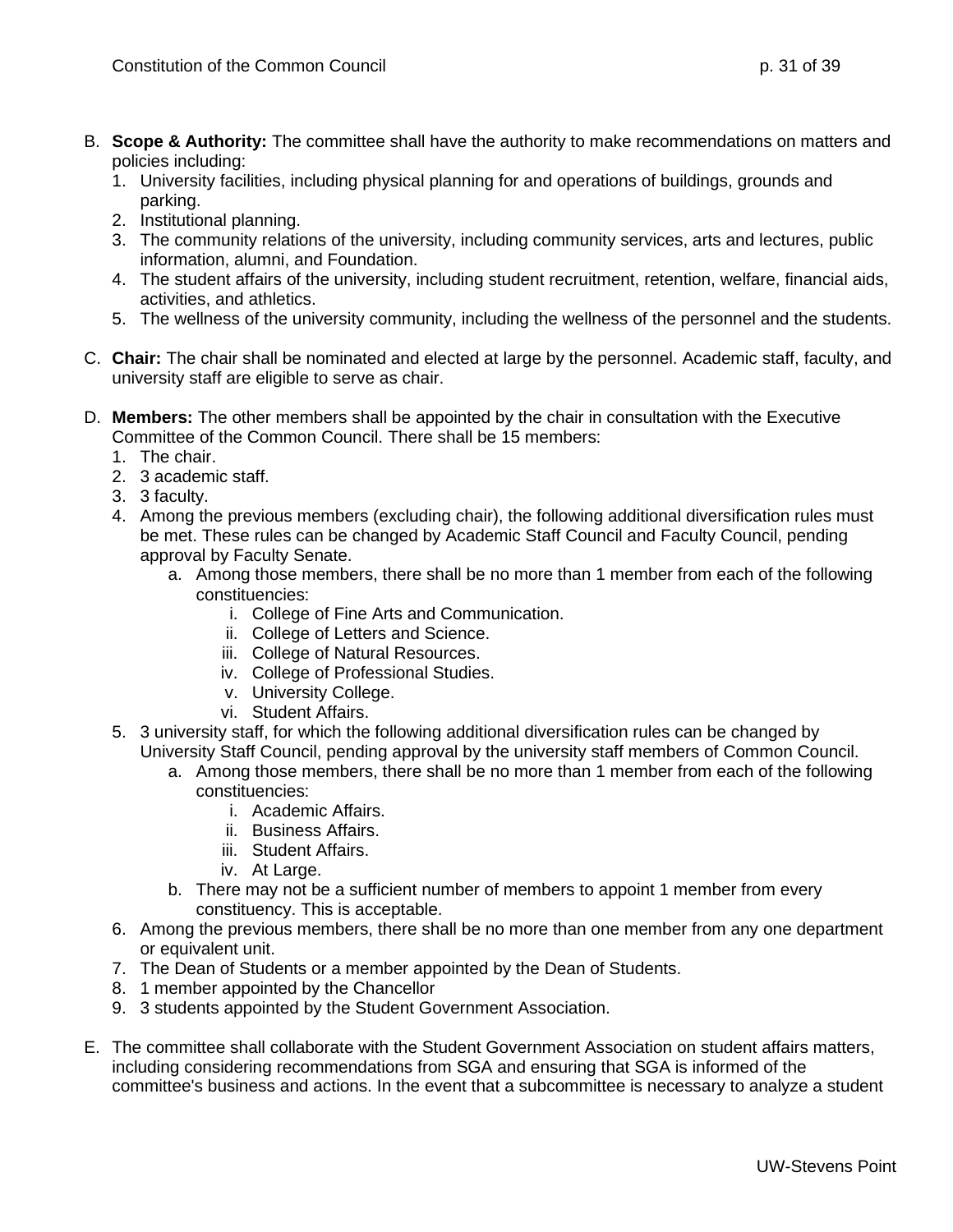affairs matter, at least half of the members shall be students appointed by the Student Government Association.

#### <span id="page-31-0"></span>15.2. Historic Preservation Subcommittee

- A. The Historic Preservation Subcommittee shall be a standing subcommittee of the University Affairs Committee.
- B. **Scope & Authority:** The subcommittee's authority and duties shall include:
	- 1. The subcommittee shall identify state and local historic preservation ordinances pertinent to the university, and shall recommend policies to the University Affairs Committee that shall bring the university into legal compliance.
	- 2. The subcommittee shall identify university property, both artifacts and facilities, of historic significance as defined by state and national guidelines, and recommend policies to the University Affairs Committee for the preservation of such property.
	- 3. The subcommittee shall assist the University Affairs Committee in promoting the university's historic legacy and identity as integral to any recommendations to Common Council pertaining to university facilities, community relations, student affairs, and human relations.
- C. **Chair:** The chair shall be appointed by the chair of the University Affairs Committee and may be reappointed. Personnel from academic staff, faculty, and university staff are eligible to serve as subcommittee chair.
- D. **Members:** There shall be at least 6 members:
	- 1. The chair.
	- 2. The chair shall appoint at least 3 additional members, with at least 1 academic staff, 1 faculty, and 1 university staff, in consultation with the chair of the University Affairs Committee.
	- 3. 1 student appointed by the Student Government Association.
	- 4. The University Archivist.
	- 5. Neither the chair nor other members need to serve on the University Affairs Committee.

#### <span id="page-31-1"></span>15.3. Nominations and Elections Subcommittee

- A. The Nominations and Elections Subcommittee shall be a standing subcommittee of the University Affairs Committee.
- B. **Scope & Authority:** The subcommittee shall have the authority, pursuant to this constitution, to establish rules for Common Council elections, to supervise such elections, and to have such other authority as this constitution delegates to it.
- C. **Chair:** The chair shall be appointed annually by the chair of the University Affairs Committee. Personnel from academic staff, faculty, and university staff are eligible to serve as chair.
- D. **Members:** The other members shall be appointed by the chair. There shall be 7 members:
	- 1. The chair.
	- 2. 2 academic staff.
	- 3. 2 faculty.
	- 4. Among the previous members, the following additional diversification rules must be met. These rules can be changed by Academic Staff Council and Faculty Council, pending approval by Faculty Senate.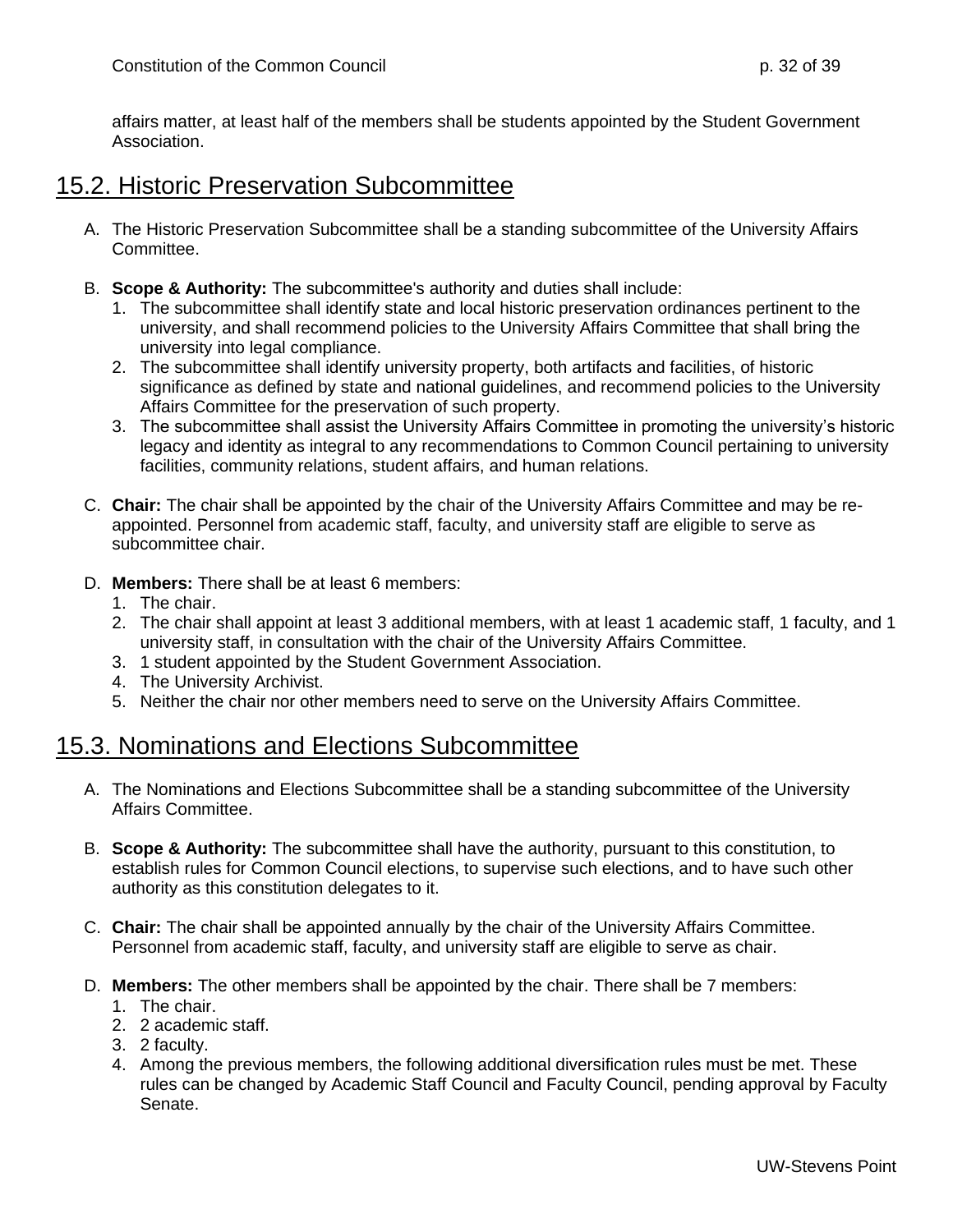- a. Among those members, there shall be no more than 1 member from each of the following constituencies:
	- i. College of Fine Arts and Communication.
	- ii. College of Letters and Science.
	- iii. College of Natural Resources.
	- iv. College of Professional Studies.
	- v. University College or not assigned to a college.
- b. There may not be a sufficient number of members to appoint 1 member from every constituency. This is acceptable.
- 5. 2 university staff, for which the following additional diversification rules must be met. These rules can be changed by University Staff Council, pending approval by the university staff members of Common Council.
	- a. Among those members, there shall be 2 of the following constituencies: Academic Affairs, Business Affairs, Student Affairs, At Large.
- 6. No member shall be the chancellor, vice chancellor, assistant/associate vice chancellor, a dean, or assistant/associate dean.
- 7. There shall be no more than one member from any one department or equivalent unit.
- 8. Neither the chair nor other members need to serve on the University Affairs Committee.

# <span id="page-32-1"></span><span id="page-32-0"></span>**Article 16. University Personnel Development Committee**

- A. The University Personnel Development Committee shall be a standing committee of the Common Council.
- B. **Scope & Authority:** The committee's authority and duties shall include:
	- 1. Policies and criteria necessary to maintain a viable program for the development of all personnel.
	- 2. UW System and UWSP grants, including research, personnel development grants, and undergraduate teaching improvement grants.
	- 3. Personnel retraining and renewal policies as funded through grants.
	- 4. Coordination of all system and local development programs.
	- 5. Whenever appropriate, shifting applications among the appropriate funding components in order to ensure the maximum benefits from available sources.
	- 6. Making recommendations to the chancellor and provost on matters including:
		- a. Funding to be made available for support of the development of university personnel.
		- b. Proposals which are to be funded by state or non-state funds.
		- c. The transfer of unallocated funds budgeted from one component to another, as the need arises.
- C. **Chair:** The chair shall be nominated and elected at large by university personnel. Personnel from academic staff, faculty, and university staff are eligible to serve as chair.
- D. **Members:** There shall be 16-17 members:
	- 1. The chair.
	- 2. 4 academic staff shall be elected for two-year terms with half of the members being elected each year.
	- 3. 4 faculty shall be elected for two-year terms with half of the members being elected each year.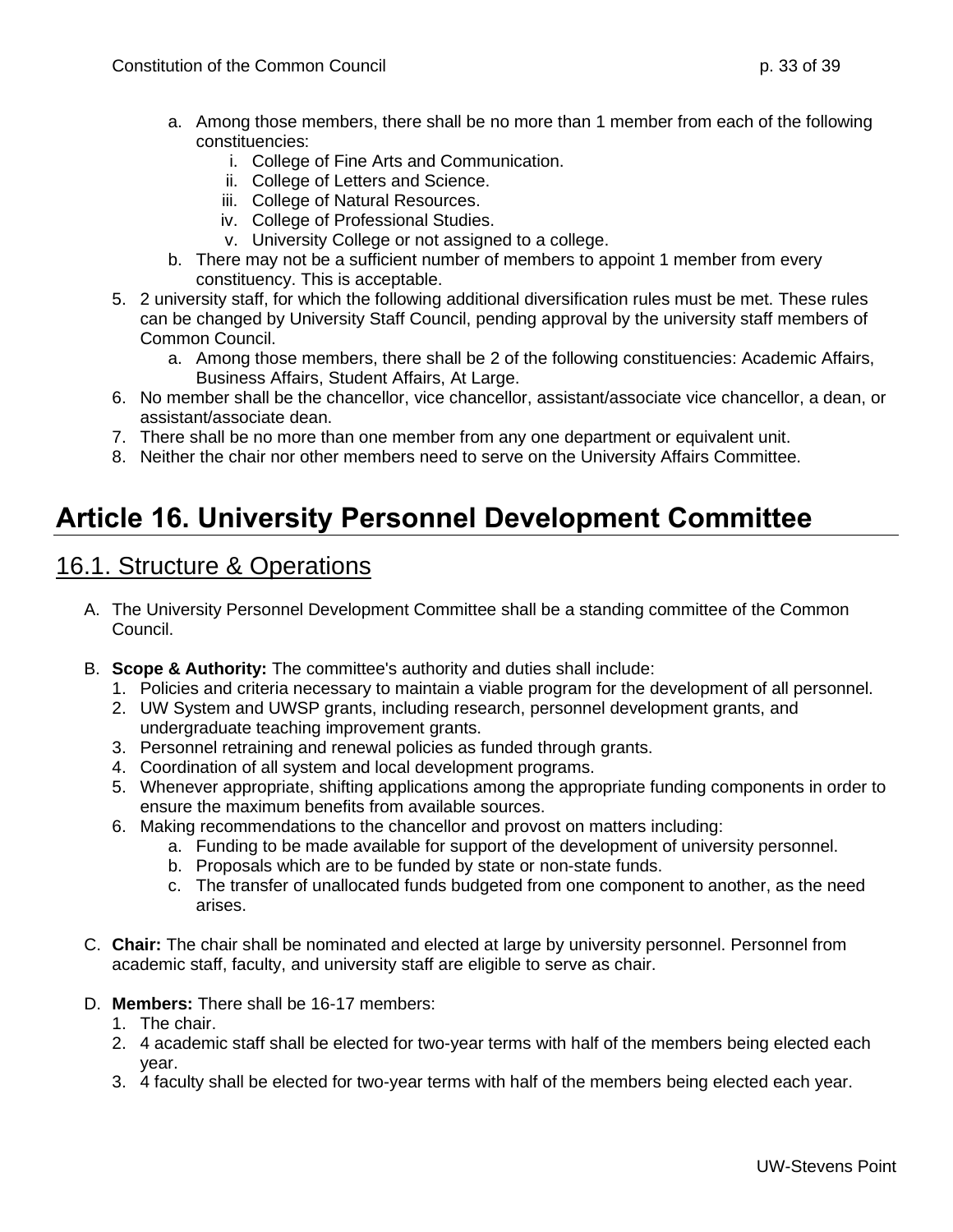- 4. Among the academic staff and faculty members, the following additional diversification rules must be met. These rules can be changed by Academic Staff Council and Faculty Council, pending approval by Faculty Senate.
	- a. Among those members, there shall be at least 1 member from each of the following constituencies:
		- i. College of Fine Arts and Communication.
		- ii. College of Letters and Science (School of Biology, Chemistry, and Biochemistry or School of Mathematics, Computing, Physics, and Astronomy).
		- iii. College of Letters and Science (School of Behavioral and Social Sciences or School of Humanities and Global Studies).
		- iv. College of Natural Resources.
		- v. College of Professional Studies.
		- vi. University College.
		- vii. Unassigned.
- 5. 4 university staff shall be elected for two-year terms with half of the members being elected each year.
- 6. Among the previous members, there shall be no more than one member from any one department or equivalent unit.
- 7. If branch campuses are not represented in the elected membership, branch campus steering committee chairs may appoint a branch campus member holding at least 50% appointment at a branch campus to serve as the branch campus representative. Appointment of a branch campus representative is at the discretion of the branch campus steering committee chairs.
- 8. A representative from the Office of Research and Sponsored Programs, a non-voting member of the UPDC.
- 9. 1 member appointed by the provost.
- 10. A representative from the Controller's office shall serve as a non-voting member of the committee.

# <span id="page-33-1"></span><span id="page-33-0"></span>**Article 17. University Staff Council**

- A. The University Staff Council shall be a standing committee of the Common Council.
- B. **Scope & Authority:** The committee shall have the authority to make recommendations on matters and policies pertaining to the university staff. This includes:
	- 1. Work with university leadership to promote effective partnerships among all personnel categories in support of the university's mission and strategic plan.
	- 2. Advocate for university staff, including their ongoing professional development opportunities.
	- 3. Work with and make recommendations to any other academic staff, faculty, or administrative committee or agency that is concerned with university staff welfare.
- C. **Chair:** There shall be two co-chairs, serving staggered two-year terms. At the start of each academic year, the junior co-chair shall become the new senior co-chair. The committee shall then elect a new junior co-chair from among its members. Should a member with one-year remaining in their term be elected as co-chair, the term will be extended by one-year to accommodate the co-chair two-year term. The co-chairs shall decide which of the two of them shall serve on both Common Council and Executive Committee. If the new junior co-chair serves on Common Council and Executive Committee, based on their constituency, this may violate the diversification rules for university staff councilors, and that is acceptable.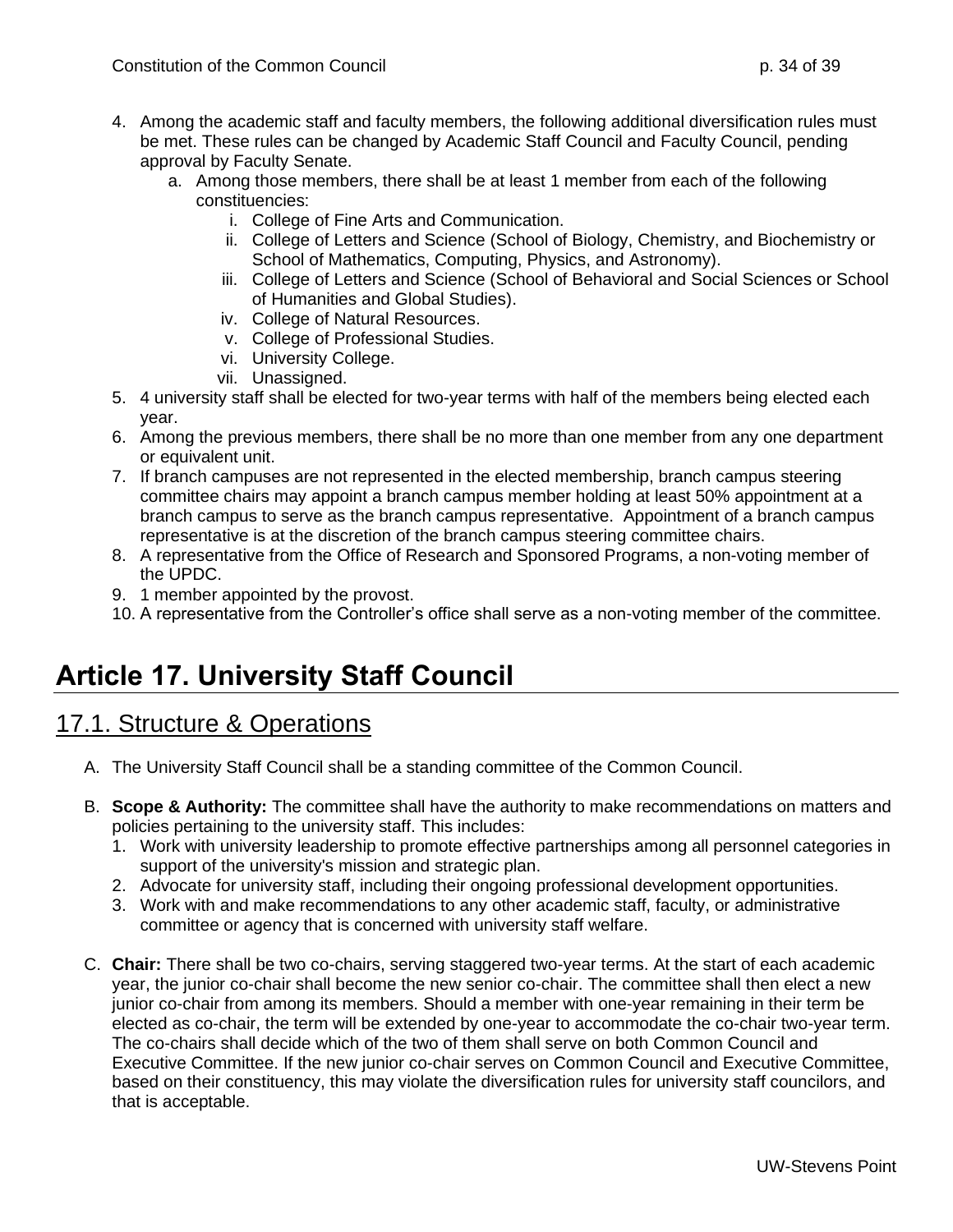- D. **Members:** There shall be 13-14 members:
	- 1. 12 members nominated from and elected at large by the university staff, for staggered two-year terms, from the following constituencies. The senior co-chair continues as a member of their constituency.
		- a. 2 members from Academic Affairs.
		- b. 2 members from Business Affairs.
		- c. 2 members from Student Affairs, Advancement, and Enrollment and Marketing.
		- d. 6 members at-large.
	- 2. If branch campuses are not represented in the elected membership, branch campus steering committee chairs may appoint a university staff branch campus member holding at least 50% appointment at a branch campus to serve as the branch campus representative. Appointment of a branch campus representative is at the discretion of the branch campus steering committee chairs.
	- 3. 1 student appointed by the Student Government Association.

### <span id="page-34-0"></span>17.2. University Staff Awards & Programming Subcommittee

- A. The University Staff Awards & Programming Subcommittee shall be a standing subcommittee of the University Staff Council.
- B. **Scope & Authority:** The subcommittee shall have the authority, according to the rules prescribed by the University Handbook and such additional rules as may be established by the subcommittee, to select university staff recipients of university awards.
- C. **Chair:** Each year, the subcommittee will be constituted by the University Staff Council by October 1. A co-chair of the University Staff Council shall convene the first meeting. The chair shall be nominated and elected from the subcommittee. University staff are eligible to serve as chair.
- D. **Members:** There shall be 5 members appointed by the co-chairs of the University Staff Council, chosen from among the university staff at large.

#### <span id="page-34-1"></span>17.3. University Staff Grievance Subcommittee

- A. The University Staff Grievance Subcommittee shall be a standing subcommittee of the University Staff Council.
- B. **Scope & Authority:** The subcommittee shall have the authority, according to the rules prescribed in [UW System Administrative Policy 1233: Grievance Procedures](https://www.wisconsin.edu/uw-policies/uw-system-administrative-policies/grievance-procedures/) (formerly UPS Operational Policy–GEN 14), to be the grievance review committee to conduct hearings for university staff contesting layoff or disciplinary actions.

Subcommittee members with a conflict of interest will be replaced by one of the "replacement status" members.

- C. Procedures for hearings are in [UW System Administrative Policy 1233: Grievance Procedures](https://www.wisconsin.edu/uw-policies/uw-system-administrative-policies/grievance-procedures/) (formerly UPS Operational Policy–GEN 14).
- D. **Chair:** The chair shall be nominated from and elected by the subcommittee. University staff are eligible to serve as chair. The co-chair of the University Staff Council shall convene the first meeting no later than the second week of classes in the fall semester for this purpose.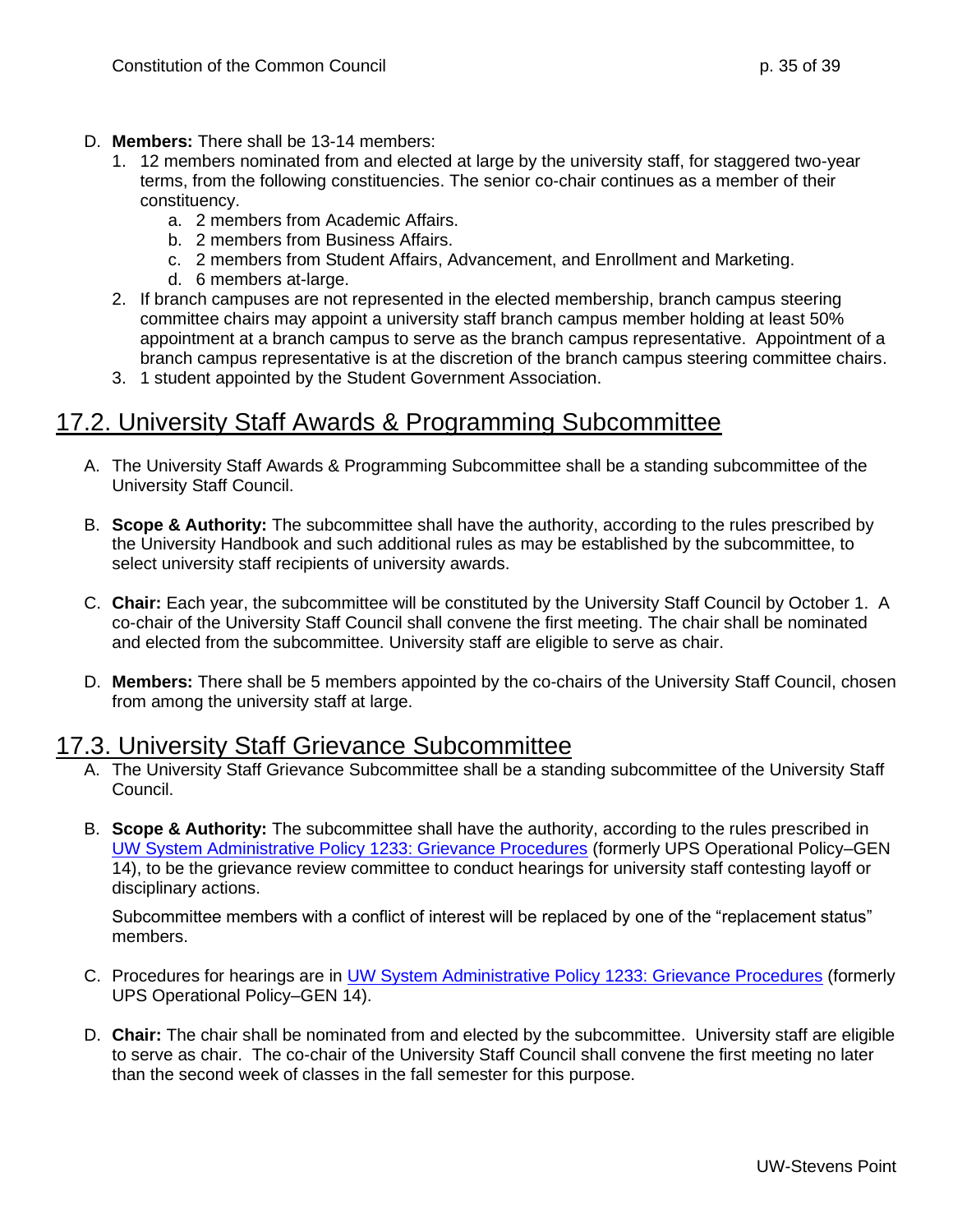- E. **Members:** Including the chair, there shall be 5 standing members and 3 replacement status members. Four standing members will be nominated from and elected by university staff, for staggered two-year terms, and 1 standing member will be appointed representing the Department of Human Resources. Members of the University Staff Council shall not serve as members of the subcommittee. Each of the following will be represented in the membership:
	- 1. 1 member from Academic Affairs.
	- 2. 1 member from Business Affairs.
	- 3. 1 member from Student Affairs.
	- 4. 1 member at-large
	- 5. 1 member appointed from the Department of Human Resources.
	- 6. 3 replacement status members who will serve as a member of the grievance hearing committee in the event of an absence or conflict of interest of one of the standing members from:
		- a. 1 replacement member from Academic Affairs.
		- b. 1 replacement member from Business Affairs.
		- c. 1 replacement member from Student Affairs.

#### <span id="page-35-0"></span>17.4. University Staff Salary Subcommittee

- A. The University Staff Salary Subcommittee shall be a standing subcommittee of the University Staff Council.
- B. **Scope & Authority:** The subcommittee shall have the authority to review all policies for the distribution of salary to the university staff, make recommendations on such to the University Staff Council, and to propose revisions or new plans for distribution of salary to the University Staff Council.
- C. **Chair:** The chair of the subcommittee shall be a member of the University Staff Council.
- D. **Members**: There shall be 5 members:
	- 1. The chair.
	- 2. 4 other members appointed by the chair of the subcommittee in consultation with the co-chairs of the University Staff Council, with one representative from each of the divisions (i.e., Academic Affairs, Business Affairs, Student Affairs) and one at-large member.
	- 3. There shall be no more than one member from any one department or equivalent unit.

## <span id="page-35-2"></span><span id="page-35-1"></span>**Article 18. Wausau Steering Committee**

- A. The Wausau Steering Committee shall be a standing committee of the Common Council.
- B. **Scope & Authority:** The Wausau Steering Committee shall have the following duties and responsibilities:
	- 1. Organize and represent the Wausau campus to address shared governance issues that are relevant to the branch campus.
	- 2. Prepare the agenda for regular campus-wide meetings of the Wausau branch campus members and call any special meetings it deems appropriate. Branch campus members are those who hold at least a 50% appointment at the branch campus. Establish and appoint members to campus-based subcommittees.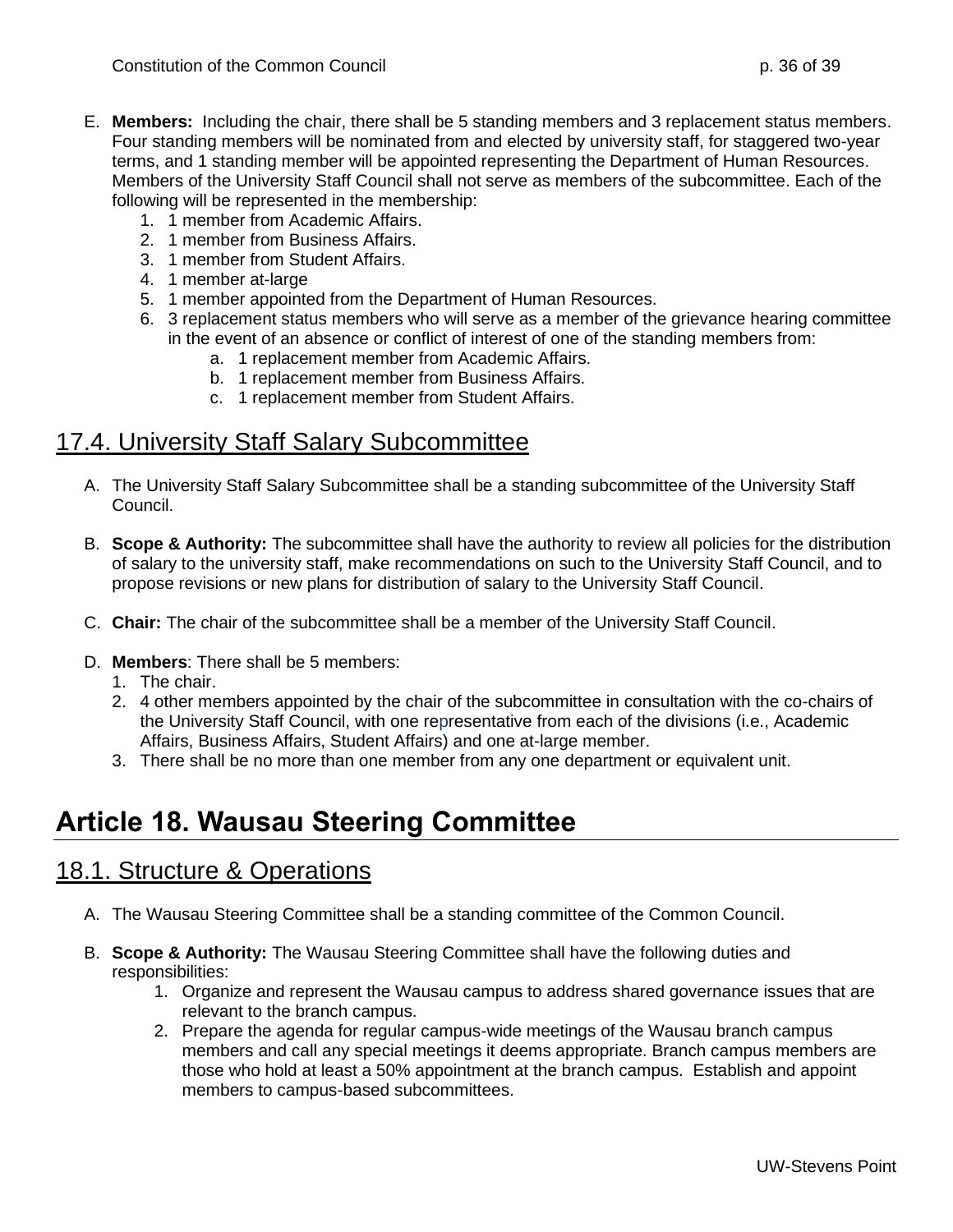- 3. Investigate matters the Steering Committee deems relevant to the campus mission and, if appropriate, make recommendations to the branch campus, the Common Council, or the administration.
- C. **Chair:** There shall be two co-chairs, serving staggered two-year terms. At the start of each academic year, the junior co-chair shall become the new senior co-chair. One co-chair of the Steering Committee shall be elected by the Wausau branch campus membership in shared governance elections held each spring. The co-chairs shall decide which of the two of them shall serve on the Common Council and Executive Committee.
- D. **Members:** The Steering Committee shall consist of nine voting members. The faculty and staff shall be elected at large by the Wausau branch campus members for staggered two-year terms:
	- 1. 5 faculty members
	- 2. 1 non-instructional academic staff member
	- 3. 1 instructional academic staff member
	- 4. 1 university staff member
	- 5. 1 branch campus student selected by the branch campus Student Government Association
	- 6. The campus administrator shall be an ex officio, non-voting member.

# <span id="page-36-1"></span><span id="page-36-0"></span>**Article 19. Marshfield Steering Committee**

- A. Marshfield Steering Committee shall be a standing committee of the Common Council.
- B. **Scope & Authority:** The Marshfield Steering Committee shall have the following duties and responsibilities:
	- 1. Organize and represent the Marshfield campus to address shared governance issues that are relevant to the branch campus.
	- 2. Prepare the agenda for regular campus-wide meetings of the Marshfield branch campus members and call for any special meetings it deems appropriate. Branch campus members are defined as those who hold at least a 50% appointment at the branch campus.
	- 3. Establish and appoint members to campus-based subcommittees.
	- 4. Investigate matters the Steering Committee deems relevant to the campus mission and, if appropriate, make recommendations to the branch campus, the Common Council, or the administration.
- C. **Chair:** One member of the Steering Committee, as elected by the Marshfield branch campus membership in shared governance elections held each spring.
- D. **Members:** The Steering Committee shall consist of seven voting members elected at large by the Marshfield branch campus members from its membership:
	- 1. 4 faculty members
	- 2. 1 academic staff
	- 3. 1 university staff
	- 4. 1 branch campus student selected by the branch campus Student Government Association
	- 5. The campus administrator shall be an ex officio, non-voting member.